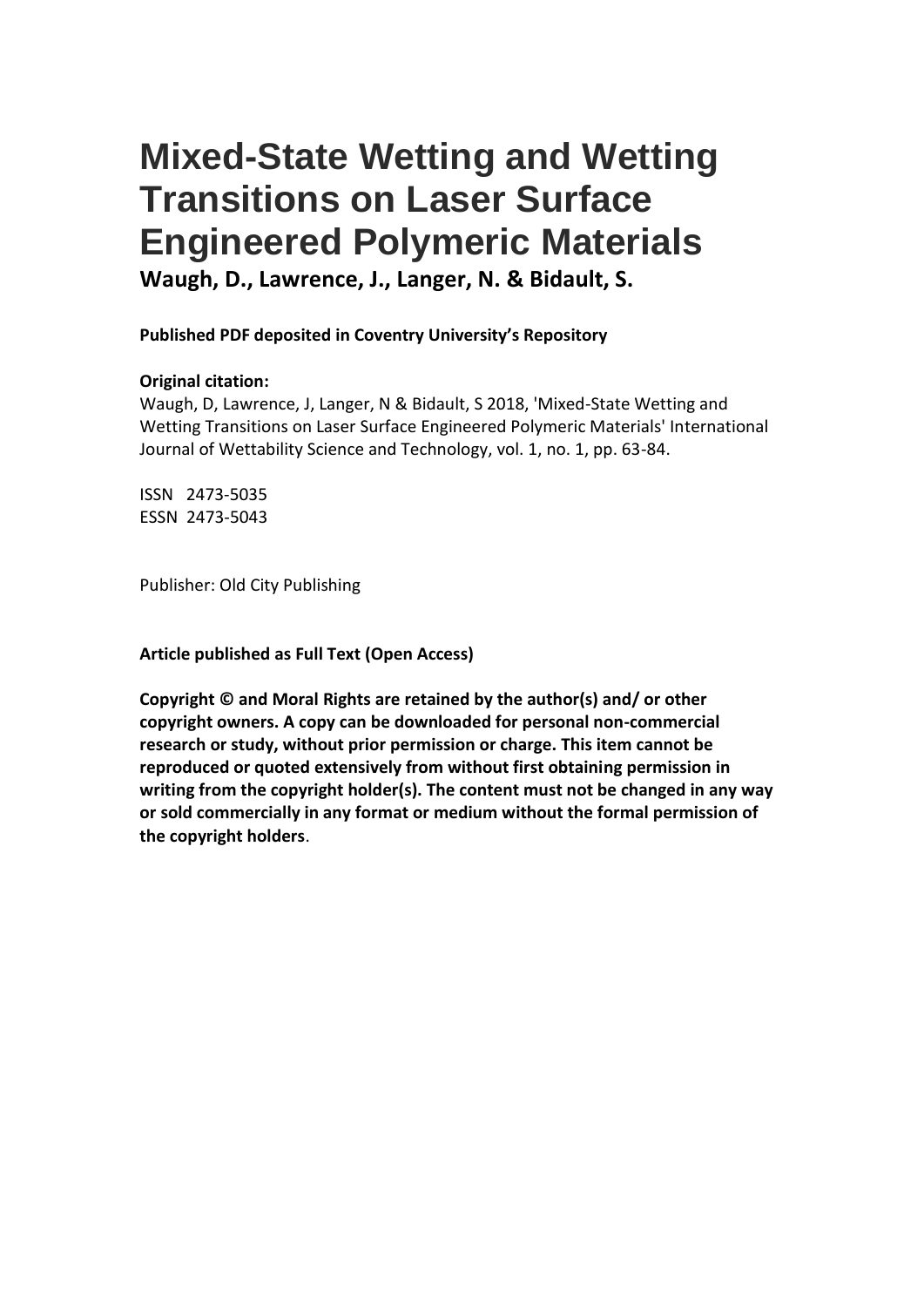# **Mixed-State Wetting and Wetting Transitions on Laser Surface Engineered Polymeric Materials**

D. G. WAUGH $\ast^1$ , J. Lawrence<sup>1</sup>, N. Langer<sup>2</sup> and S. Bidault<sup>2</sup>

<sup>1</sup> School of Mechanical, Aerospace and Automotive Engineering, Faculty of Engineering, Environment *and Computing, Coventry University, Gulson Road, Coventry, CV1 2JH, UK 2 DataPhysics Instruments GmbH, Raiffeisenstraße 34, 70794 Filderstadt, Germany*

Currently, there is a significant amount of work in the field of wettability science to try and better understand wetting transitions and subsequent developments of mixed-state wetting regimes. This is of extreme importance as this knowledge will have significant impact in those industries and academic fields which rely heavily on adhesion science. This work details the implementation of  $CO<sub>2</sub>$  lasers to surface engineer polymeric materials, poly(methyl methacrylate) (PMMA) and polyamide 6,6 (nylon 6,6), to bring about and gain a further understanding of the wetting nature of laser surface engineered polymeric materials. With the laser, the surface roughness (Ra) was dramatically increased by up to 4.5 µm in comparison to the as-received sample (AR). It was determined for all samples that the polar component had a strong inverse relationship with the contact angle, θ. For the laser surface engineered polymers a modest increase in θ indicated a possible formation of a mixed-state wetting regime, highlighting the influence of laser-modified surface topography on θ. The polar component and surface pattern were found to be the most dominant parameters governing the wettability characteristics of the laser-surface-modified polymeric materials. The latest state-of-the-art knowledge and understanding of wetting transitions and mixed-state wetting regimes with specific regard to roughened laser surface engineered polymeric materials is discussed identifying significant wettability knowledge and theories.

*Keywords: Laser surface engineering, PMMA, nylon 6,6, polymers, wetting transitions, mixed-state wetting.* 

<sup>\*</sup>Corresponding author's e-mail: david.waugh@coventry.ac.uk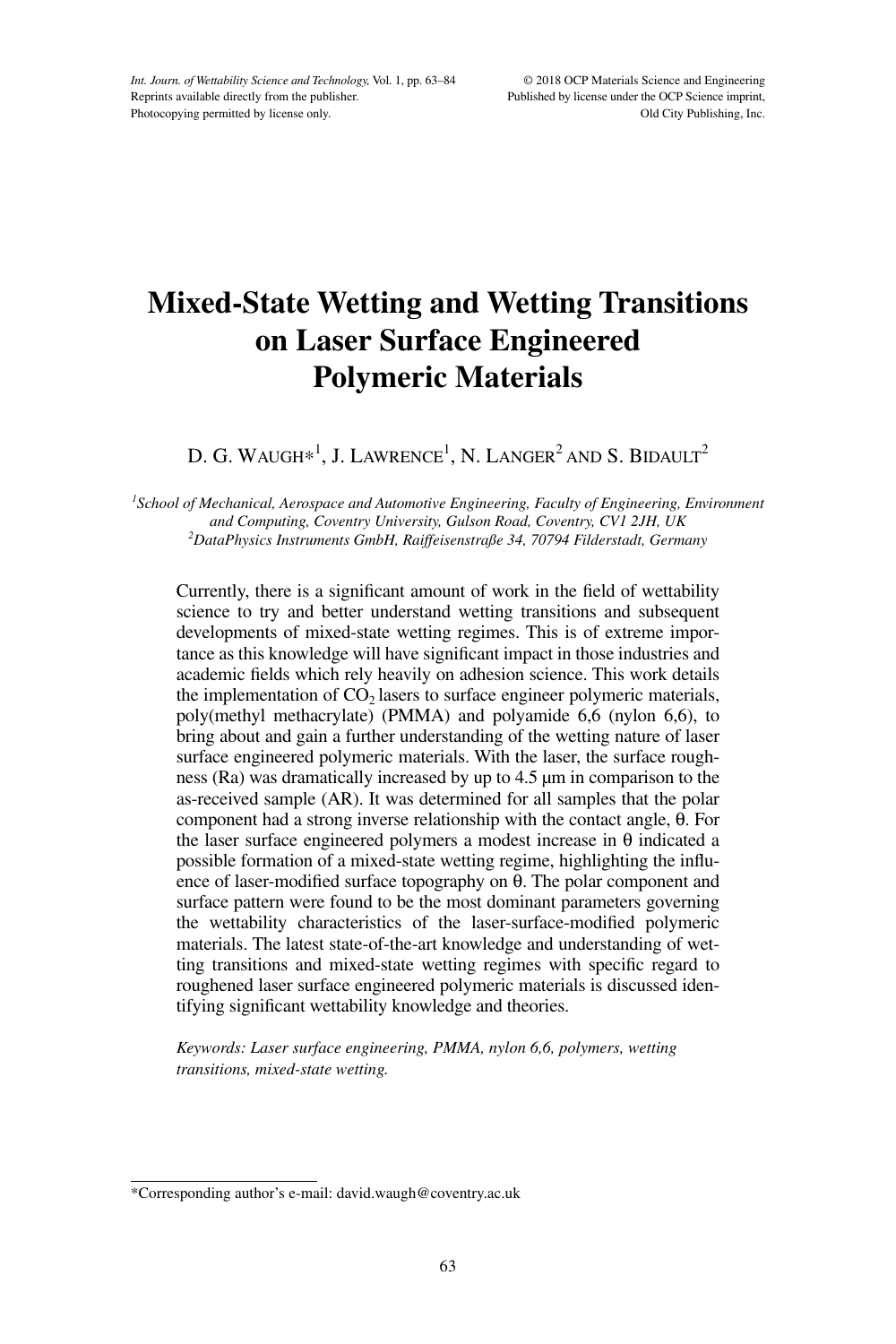#### **1 Introduction**

Wettability science is fast becoming a mainstream subject field for industrialists and academics alike, being applied to a wide range of adhesion applications [1-4] such as biomedical applications [5-9] and coating technologies [2,10,11]. As a direct consequence of this rapid expansion of interest, many working in the field are striving for a full and complete understanding of liquid material interfaces expanding on the current understanding relating to Wenzel wetting regimes [12] and Cassie-Baxter wetting regimes [13]. This is owed to the fact that, in some instances, these theories do not correspond to experimental observations with wetting transitions not being properly accounted for. In fact, a recent review of the laser surface-modified wettability literature [14] enabled one to realise that laser modified wettability characteristics of materials are not being reported uniformly, giving rise to a disjointed scientific community approach. Within the wettability science community, though, there has been an exponential growth in the studies of wetting regimes and the transitions between these various regimes over the past ten years [12,15-18]. With these works in mind, it is crucial for the surface engineering community to take significant note and collaborate with colleagues working in the field of wettability science to further understand the wetting regimes taking place on surface engineered materials. This thought is borne from the understanding and knowledge that, through surface engineering, a hydrophilic surface can give rise to a form of mixed state wetting regime due to the modifications brought about to the surface roughness and surface topography [15,18-20].

With an increased need from industry for cheaper and easier to manufacture materials, polymers have increased in application [19,21-23], covering numerous industries and fields over the last ten years. Considering the adhesive properties of polymeric materials, generally most polymeric materials have insufficient wettability and adhesion characteristics which means they tend to have inferior bond qualities compared to other material types [24]. With the increased interest in polymeric materials, researchers have started to consider using surface engineering technologies to manipulate the surface of polymeric materials to enhance that the wettability characteristics and subsequently the adhesion properties of these materials. This has especially been evidenced with biomedical applications in which it has been shown that polymeric biomaterials have adequate bulk properties but severely lack the necessary surface properties to give rise to adequate cell response [25,26]. With this in mind, for the biomedical and healthcare industries to take up polymeric materials, it is critical for researchers to find a way to modify the surface of a polymeric material to enhance and gain a better understanding of the surface adhesive properties. This and having a thorough in-depth understanding of how the arising wetting regimes, and the transitions between them, impact upon the adhesive properties of the polymeric materials is crucial for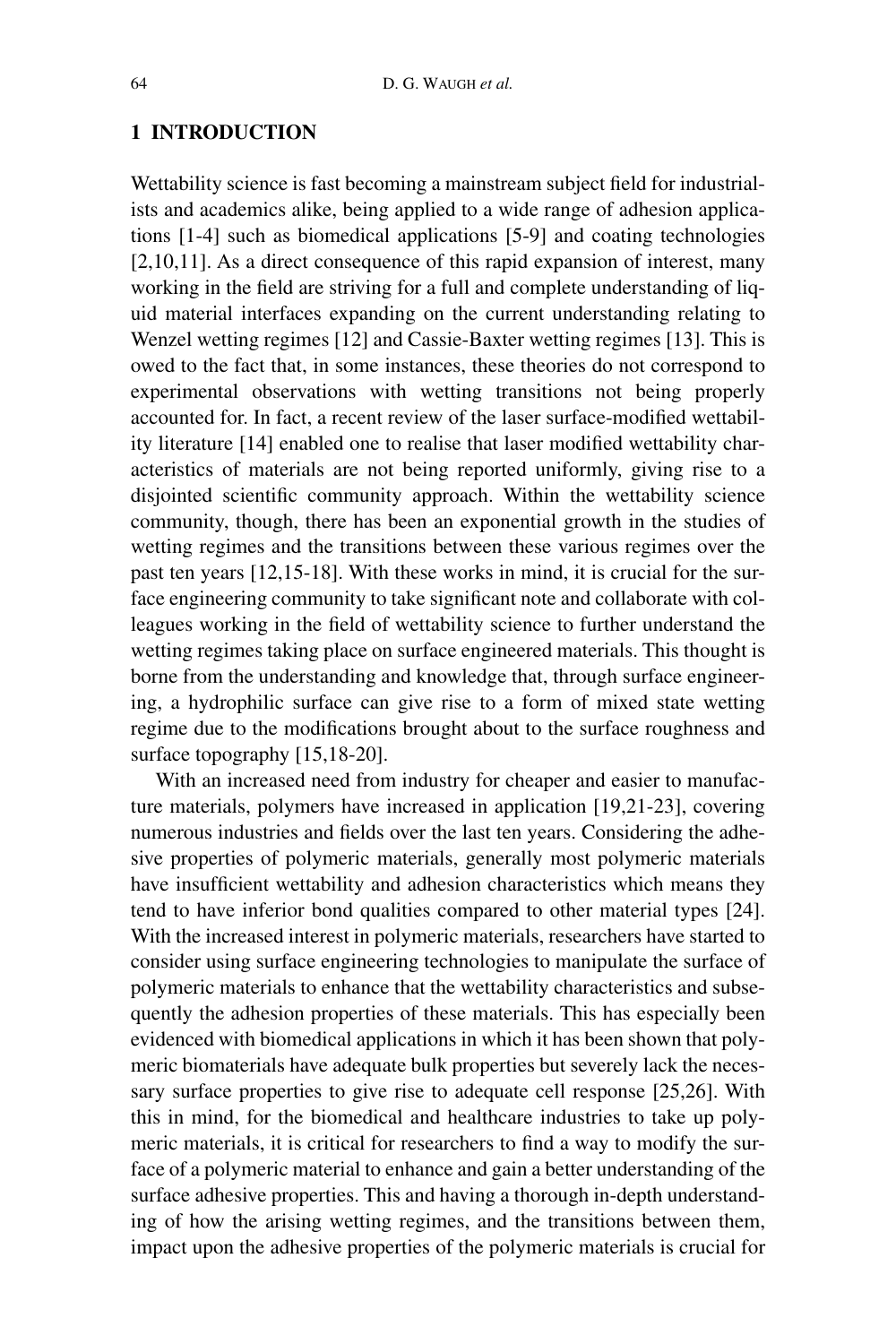having a full and complete understanding of how the surface properties can be modified through surface engineering for a specific application.

Along with the increased uptake of polymeric materials, there has been a large number of techniques developed and enhanced which can be used to modify the surfaces of materials. Laser surface engineering offers a number of benefits including flexibility, accuracy and negligible bulk modification [27-29]. Utilizing lasers for surface engineering has also been seen to be an attractive method in a number of industries as they enable a relatively clean processing emphasizing the reducing the need for post-processing, ultimately reducing manufacturing running costs. In the literature, it can be seen that there has been a considerable amount of work carried out showing that the wettability characteristics and adhesion properties of polymeric materials can be modified by means of laser surface engineering [6,19,30-33]. However, what is extremely apparent is the lack of conformity in the approach to how the wettability science study is reported. On account of this, there is a lack of deep understanding into how the liquid-surface interface reacts to these laserinduced surface modifications.

The work within this manuscript shows how laser surface engineering can be employed to modify the surface characteristics of polymeric materials, offering potential solutions and progression routes to understanding the wetting regimes and wetting transitions which arise on laser surface engineered polymeric materials.

#### **2 Experimental Details**

#### **2.1 Material Specifications**

Poly(methyl methacrylate) (PMMA) ( $T_m = 160\degree C/433$  K) was sourced in 150×150 mm<sup>2</sup> sheets with a thickness of 5 mm (Goodfellow Cambridge, Ltd). Polyamide 6,6 (nylon 6,6) (T<sub>m</sub> = 267°C/540 K) was sourced in 100×100 mm2 sheets with a thickness of 5 mm (Goodfellow Cambridge, Ltd). A 1kW continuous wave (cw)  $CO<sub>2</sub>$  laser (Everlase S48; Coherent, Ltd) was used to obtain a conveniently sized sample for experimentation. That is, the asreceived sheets were cut into 30 mm diameter discs. It should be noted that there was no discernible heat affected zone (HAZ) observed under optical microscopic examination.

#### **2.2 Laser Surface Engineering Approach**

In order to generate the required marking pattern with the 10.6 µm Synrad cw 10W CO<sub>2</sub> laser system Synrad Winmark software version 2.1.0, build 3468 was used. The samples were placed into the laser system onto a stage and held in place using a bracket. The surface of the sample was fixed at 250 mm away from the output facet of the laser to obtain focus and the system utilized a galvanometer scanner to scan the 95 µm spot size beam. It should be noted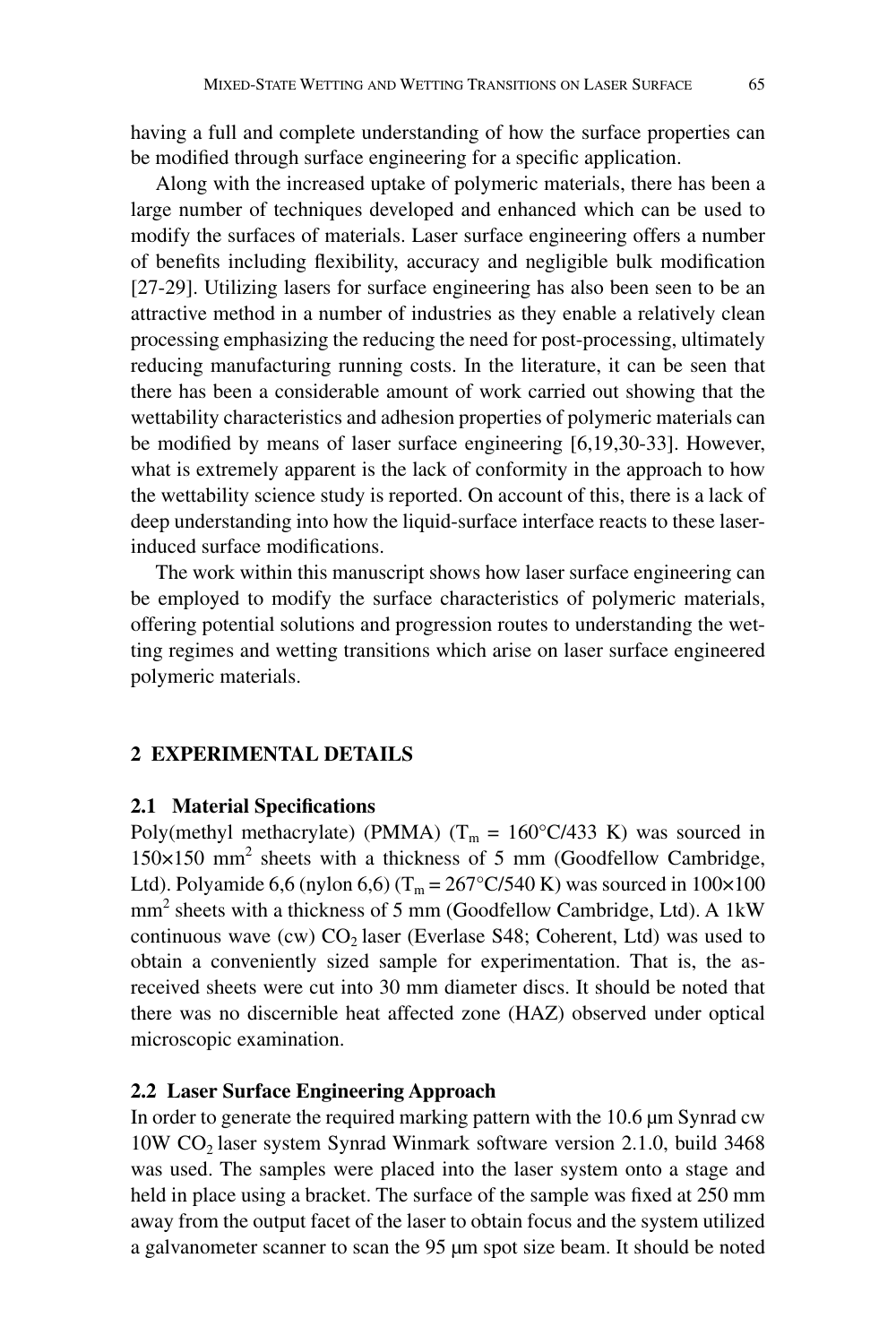that the target material and laser system was held in a laser safety cabinet in which the ambient gas was air and an extraction system was used to remove any fumes produced during laser processing.

There were four patterns induced onto the surfaces of the samples. These were trenches with 50 µm spacing (T50), hatch with 50 µm spacing (H50), trenches with 100  $\mu$ m spacing (T100) and hatch with 100  $\mu$ m spacing (H100). In addition, an as-received control sample was used (AR). It should be noticed that all PMMA sample codes are preceded by the letter 'P' and the nylon 6,6 samples are preceded with the letter 'N'. For each of the irradiated patterns the laser power was set to 70% (7 W) operating at 600 mm<sub>s</sub><sup>-1.</sup>

#### **2.3 Analytical Technique Procedures**

After laser surface engineering, the samples were analysed using an optical microscope (Flash 200 Smartscope; OGP, Ltd) to obtain optical micrographs of the samples. Also, surface profiles of the samples were determined using a white light interferometer (WLI) (NewView 500; Zygo, Ltd) with MetroPro and TalyMap Gold Software. The Zygo WLI was setup using a  $\times$ 10 Mirau lens with a zoom of  $\times$ 0.5 and working distance of 7.6 mm. This system also allowed Sa and Ra roughness parameters to be determined for each sample.

The samples were ultrasonically cleaned in isoproponal (Fisher Scientific Ltd., UK) for 3 minutes at room temperature before using a sessile drop device (OCA20; Dataphysics Instruments, GmbH) to determine the wettability characteristics. This was to allow for a relatively clean surface prior to any contact angle measurements being taken. To ensure that the sample surfaces were dry, a specimen dryer (Metaserv, UK) was utilized to blow ambient air across the samples. To obtain recent advancing contact angles, θ, using triply distilled water and the recent advancing contact angles, θ, using diodomethane for each sample the sessile drop device was used with relevant software (SCA20; Dataphysics Instruments, GmbH). The advancing  $\theta$  for each liquid was measured by dispensing a 5 µl volume, at a dispensing rate of 2µl/s, onto the sample surfaces. Liquid (2  $\mu$ l at 2  $\mu$ /s) was then added to the droplet at 1 minute intervals until the triple line [34] advanced along the surface. Once the triple line advanced, the advancing θ was measured and recorded and these steps were repeated to measure multiple advancing  $\theta$  on each sample. It should be noted here that ten contact angles, using two droplets, in each instance was recorded to achieve a mean  $\theta$  for each liquid and surface. By utilizing the advancing  $\theta$  for the two liquids with the software an Owens, Wendt, Rabel and Kaeble (OWRK) plot was produced to determine the apparent dispersive component,  $\gamma^D$ , the apparent polar component,  $\gamma P$ , and the total apparent surface free energy, γT, of the samples. For the two reference liquids the SCA20 software used the Ström et al. [35] literature values to calculate  $\gamma$ T of the samples. On account of the universal applicability of the OWRK data evaluation approach for determining the dispersive and polar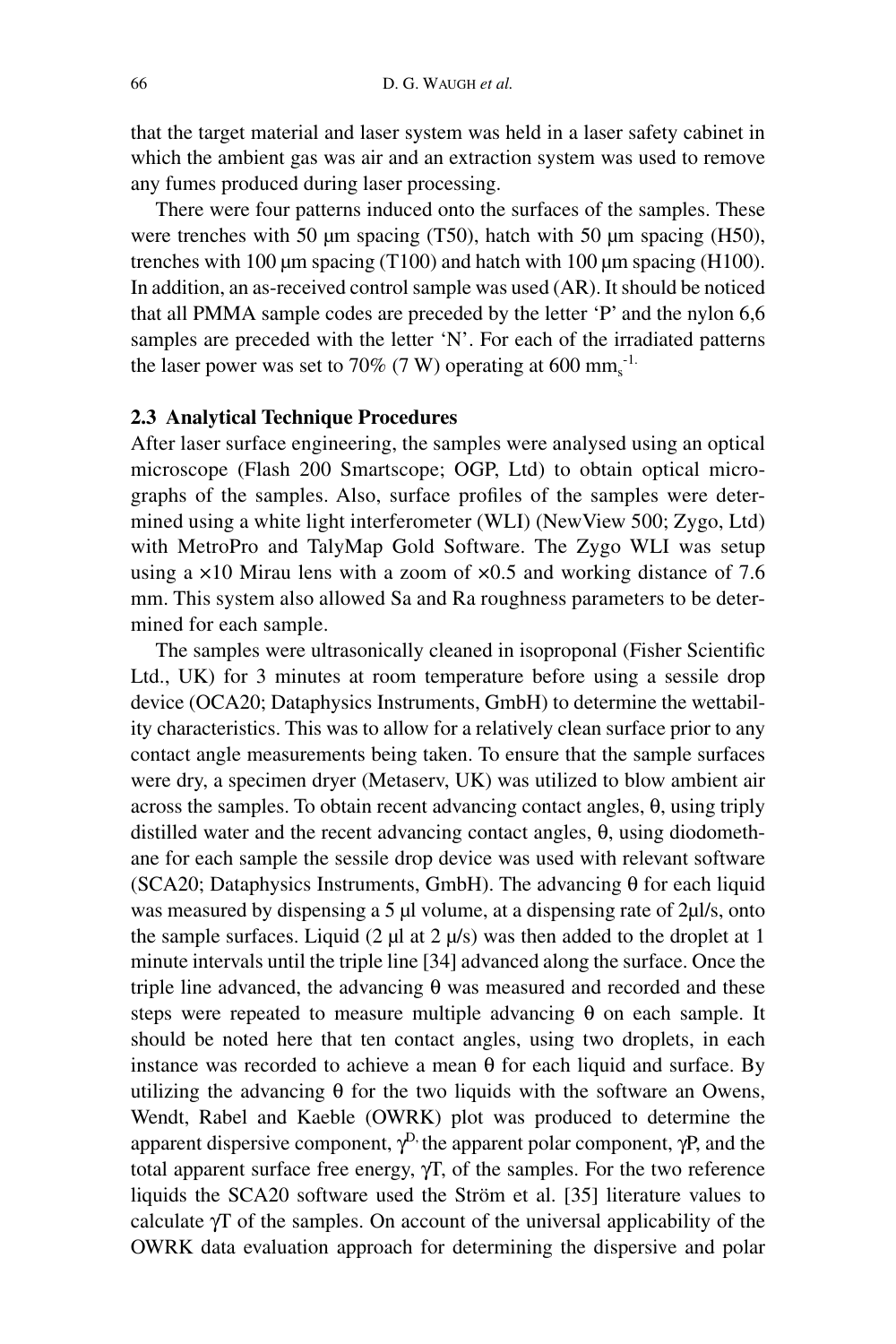

#### Figure 1

components of the free surface energy [36], a minimum of two liquids were chosen. For this research, the liquids chosen were triply distilled water and diodomethane, meeting the OWRK evaluation requirements of having one liquid with a dominant polar component and the other with a dominant dispersive component.

All samples were sputter coated with Au to attain adequate conductance and analysed using scanning electron microscopy (SEM). In addition, prior to coating for SEM, X-ray photoelectron spectroscopy (XPS) analysis was carried out to allow any surface modifications in terms of chemical composition due to the laser irradiation to be revealed. Further details pertaining to the SEM and XPS set-up can be found in [24,37].

#### **3 Results and Discussion**

#### **3.1 Laser Surface Modified Topography**

It is evident from the micrographs, shown in Figure 1, that the laser induced patterns (see Figures  $1(b) - 1(e)$ ) gave rise to considerable melting of the PMMA surface. This arises due to the fact that the 10.6  $\mu$ m laser beam interaction with the PMMA surface is a thermolytical process owed to the laser coupling into the material in the form of bond and lattice vibrations. Figure 1 also highlights, qualitatively, the major differences between induced surface patterns as well as between the as-received PMMA sample (sample PAR). It can be seen that the trench and hatch patterns with 50  $\mu$ m spacing (see Figures 1(b) and (d)) gave rise to considerably more melting in comparison to that of the trench and hatch patterns with 100  $\mu$ m spacing (see Figures 1(c) and (e)). This was a result of the spot size of the laser beam at the surface of the material was 95 µm which gave rise to the pattern overlapping on the 50 µm spaced samples, causing areas to re-melt

Optical micrographs of PMMA samples: a) as-received (PAR), b) 50  $\mu$ m trench (PT50), c) 100 um trench (PT100), d) 50  $\mu$ m hatch (PH50) and e) 100  $\mu$ m hatch (PH100).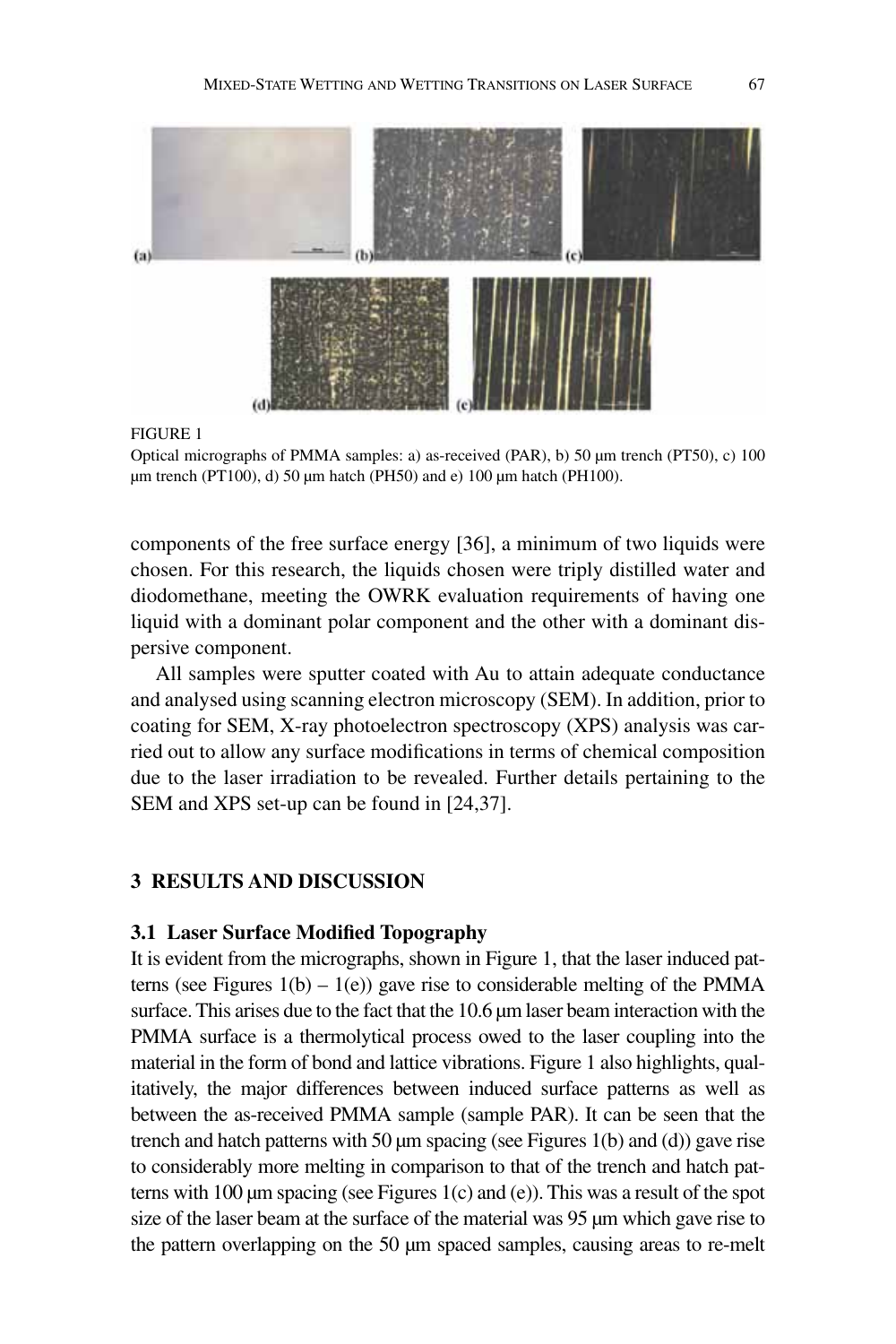

#### FIGURE 2

SEM micrographs of PMMA samples: (a) as-received (PAR), (b) 50 µm trench (PT50), (c) 100 µm trench (PT100), (d) 50 µm hatch (PH50), (e) 100 µm hatch (PH100).

and re-solidify. It is also necessary to note here that the hatch patterns (samples PH50 and PH100) shown in Figure 1(d) and (e) appear to have had the topographical hatch more prominent in the y-axis in comparison to the x-axis. This is on account of the way in which the laser interacted with the material as the laser scanned the pattern across the material surface. In order to confirm what was observed through optical microscopic analysis the samples were also studied by obtaining SEM images which can be seen in Figure 2.

Like the optical microscopy analysis, SEM analysis of the samples (see Figure 2) showed that the surface of the laser patterned PMMA samples had been modified in comparison to that of the as-received sample. It was also interesting to see that SEM images of the 50  $\mu$ m spaced patterns (see Figures 2 (b) and (d)) indicated that the intended topographical pattern had been slightly distorted due to the large amount of surface melting that appears to have taken place. Furthermore, from Figure 2 (d) it was suggested that the 50 µm hatch pattern (sample PH50) gave rise to a smoother surface in comparison to the other laser patterned samples which can be accounted to the surface melting and re-melting. Whereas SEM images of the other laser patterned samples (see Figure 2 (a) – (c) and (e)) imply that, owed to the surface melting and re-solidifying, protrusions away from the surface formed resulting in a considerable increase in surface roughness.

In order to obtain the roughness parameters, quantatively, WLI was employed which allowed for continuous axonometric images and surface profile extractions to be generated. This allowed a 3-D profile of each of the sample surfaces to be obtained. Figure 3 shows the 3D profile for the asreceived PMMA reference sample (sample PAR).

The 3D surface profile for the as-received PMMA sample (PAR) shown in Figure 3 revealed that in relation to the laser patterned samples the surface of the PAR sample was markedly smoother with peak heights of up to 0.4 µm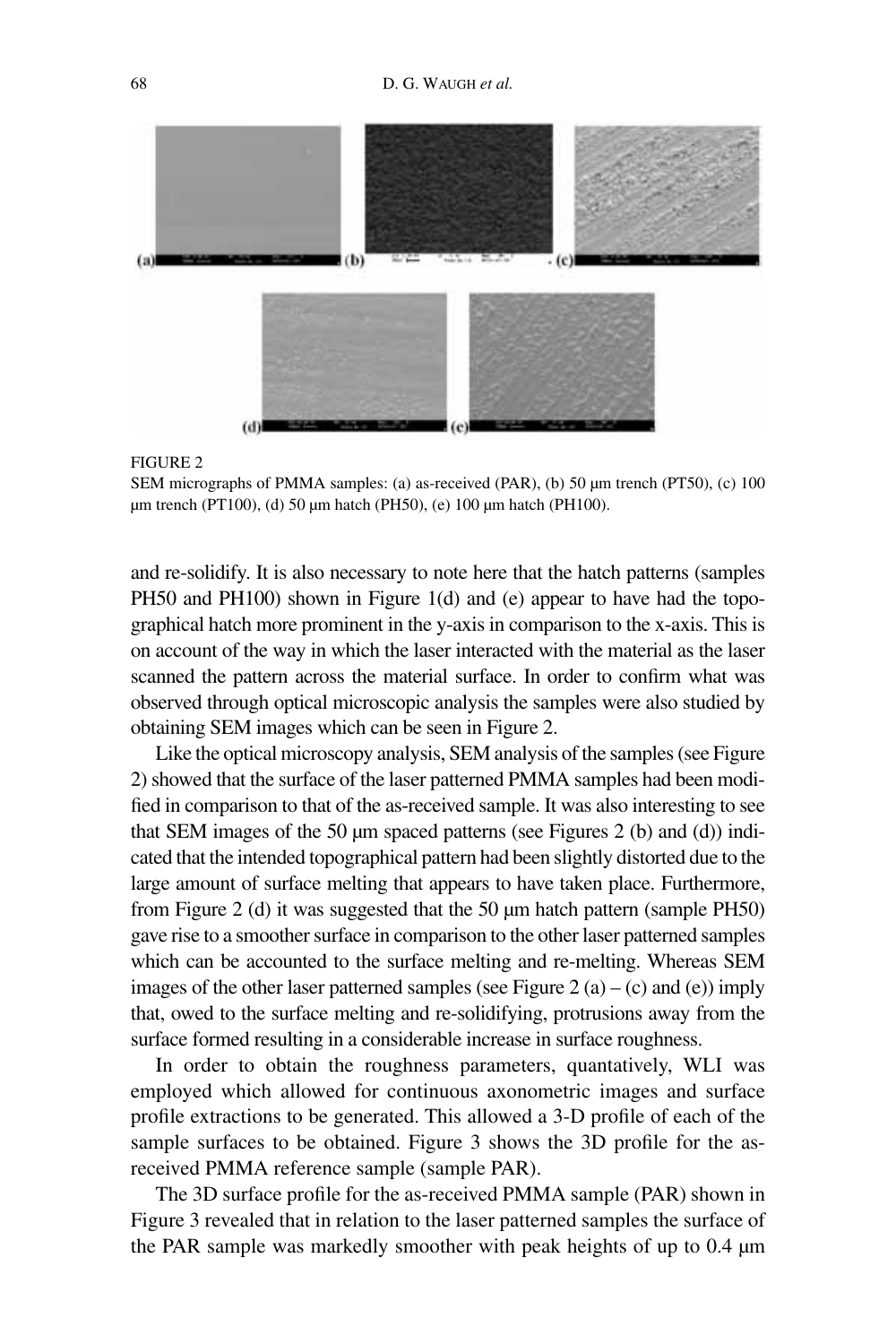

Figure 3 Continuous axonometric 3D profile for the as-received sample (AR).





leading to Sa and Ra values of 0.04 and 0.03 µm, respectively. This is contrasted with the laser patterned samples (see Figure 4 to 7).

Figure 4 shows the resulting 3D surface profile from the WLI analysis of the 50 µm trench patterned sample. From this, it can be seen that the surface topography for the 50 µm trench sample was considerably rougher in comparison to the as-received sample (sample PAR) with peak heights of up to 10 µm and roughness values of 2.66 and 1.63 µm for Sa and Ra, respectively. Similar values with an Sa of 2.65  $\mu$ m, an Ra of 1.43  $\mu$ m and peak heights ranging between 10 and 15 µm, were also observed for the sample laser patterned using 100 µm trenches (see Figure 5).

It is evident from both Figures 4 and 5 that a significant amount of surface melting had taken place as a direct result of the laser-material interaction. This melting and re-solidification can be seen to eliminate some of the intended periodic pattern induced by the laser processing. This can also be seen in Figures 6 and 7 which depict the results from the WLI analysis of the 50 and 100 µm hatch patterns, respectively. The elimination of the intended periodic pattern is highly demonstrated with the observed results of the 50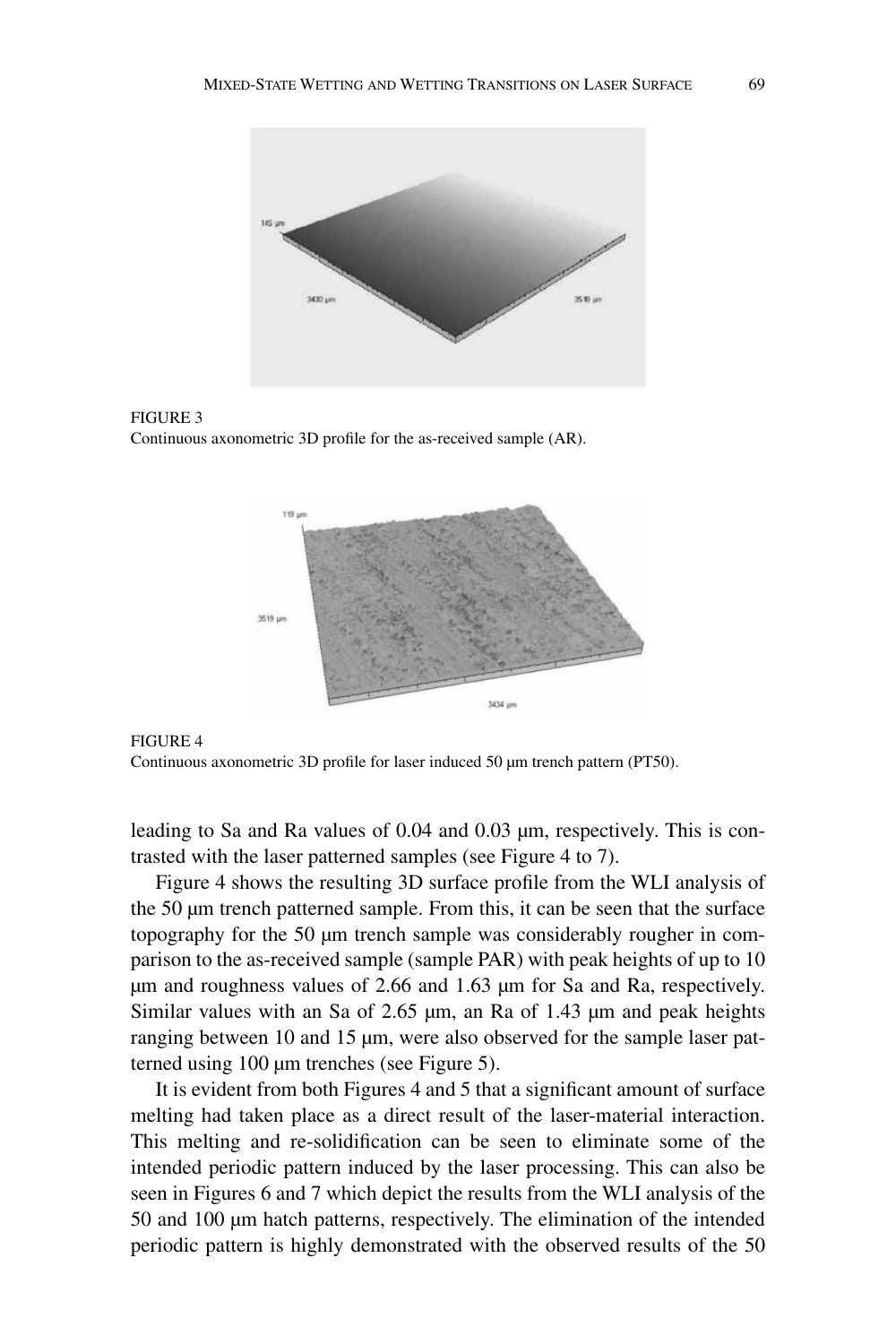









Figure 7 Continuous axonometric 3D profile for laser induced 100 µm hatch pattern (PH100).

µm hatch pattern (see Figure 6) as only one axis is well defined for the pattern. As discussed previously this is owed to the way in which the material interacts with the PMMA surface. That is, for the hatch patterns, the laser system scanned one axis first and then another giving rise to the pattern induced on the first scan being eradicated due to the melting and re-solidification arising from the second scan.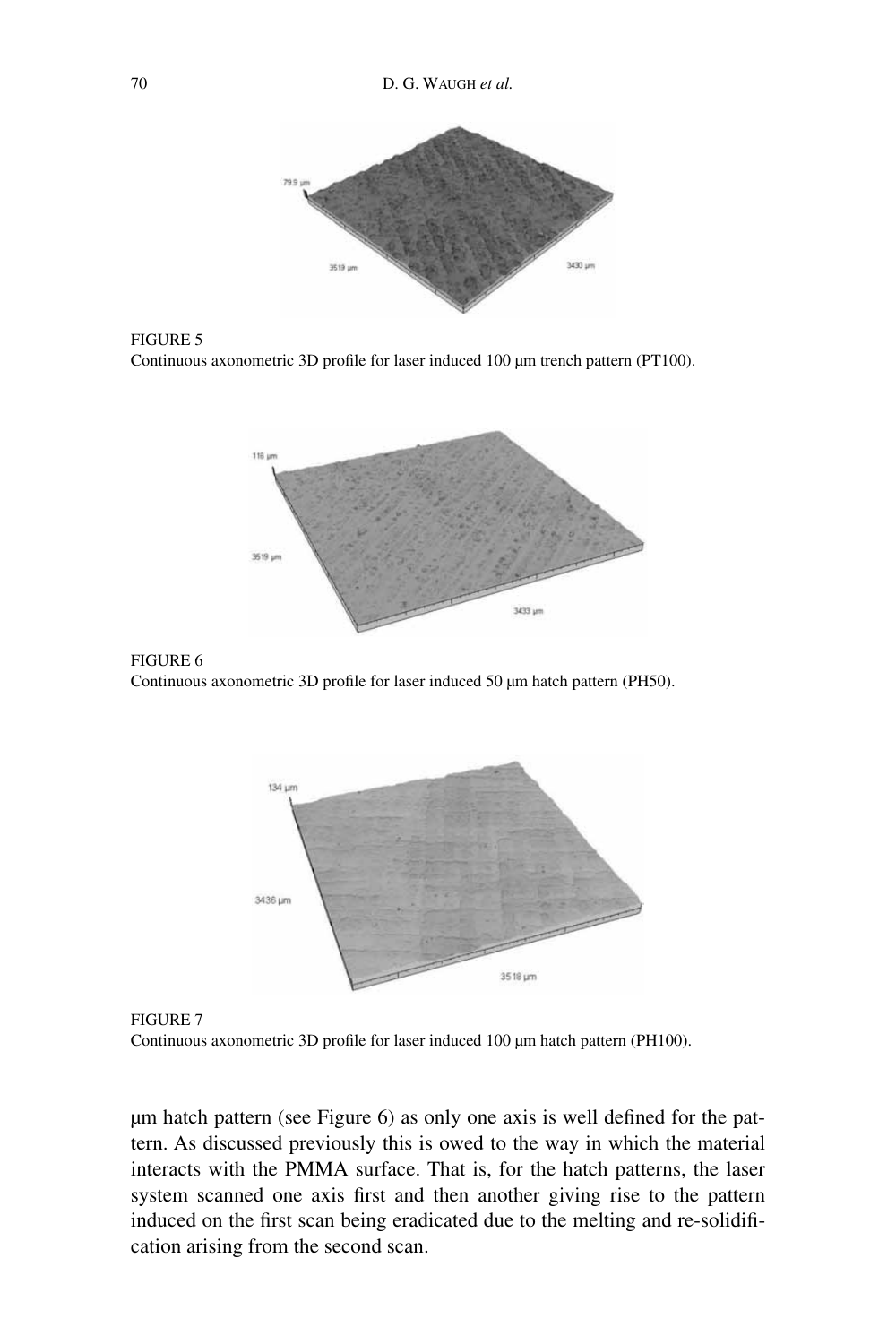| Sample  | Sa<br>$(\mu m)$ | Ra<br>$(\mu m)$ | $\mathbf{v}^{\mathrm{P}}$<br>$(mJm-2)$ | $\mathbf{v}^{\mathbf{D}}$<br>$(m,\mathrm{Im}^2)$ | $\mathbf{v}^\mathrm{T}$<br>$(mIm^{-2})$ | <b>Surface Oxygen</b><br>Content<br>$(\%at.)$ | <b>Contact</b><br>Angle<br>$(^\circ)$ |
|---------|-----------------|-----------------|----------------------------------------|--------------------------------------------------|-----------------------------------------|-----------------------------------------------|---------------------------------------|
| (PAR)   | 0.04            | 0.03            | 3.46                                   | 26.95                                            | 30.40                                   | $15.5 \pm 0.31$                               | $85.6 \pm 2.6$                        |
| (PT50)  | 2.66            | 1.63            | 5.13                                   | 35.08                                            | 40.21                                   | $17.3 \pm 0.35$                               | $75.2 \pm 1.9$                        |
| (PT100) | 2.65            | 1.43            | 0.20                                   | 36.23                                            | 36.42                                   | $19.9 \pm 0.40$                               | $94.2 \pm 4.1$                        |
| (PH50)  | 3.16            | 0.87            | 8.27                                   | 33.93                                            | 42.21                                   | $18.0 \pm 0.36$                               | $69.1 \pm 1.9$                        |
| (PH100) | 1.61            | 0.98            | 1.70                                   | 37.08                                            | 38.78                                   | $17.8 \pm 0.35$                               | $84.4 \pm 3.1$                        |

A summary of the PMMA samples results along with their characteristic contact angle with triply distilled water.

TABLE<sub>1</sub>

Even though the periodic hatch pattern was somewhat eradicated during the laser processing it can be seen that the surface topography was also ultimately modified in comparison to the as-received sample (sample PAR). It was found that the 50 µm hatch pattern gave rise to peak heights to a maximum of approximately 12 µm with the surface roughness parameters being somewhat different to the other laser patterned samples with an Sa of 3.16 µm and Ra of 0.87 (see Table 1). This difference is born from the large difference between the Sa and Ra values for this sample; however, this can be seen to be of significance due to the fact that the Ra value could have been taken along a smoother section of the surface which had undergone melting and re-solidification. This could have resulted in a dramatic reduction of the Ra parameter. In contrast, the Sa parameter takes in to account the whole area of the 3D surface profile and, as such, both rougher and smoother sections of the surface would be taken in to account. In this instance, therefore, it can be argued that the Sa parameter value is more descriptive of the sample surface.

Figure 7 shows that, as a result of the laser induced hatch pattern, the surface appears smoother in comparison to the other laser patterned samples. This is owed to melting and re-solidification as the laser beam was scanned across the surface. It should also be noted that compared to Figure 6, Figure 7 shows that the 100 µm hatch pattern (PH100) kept more of the natural periodicity of the intended pattern owed to the fact that the larger dimensions allow for the scanned pattern to not overlap itself.

The smoothness observed from the 100 µm hatch pattern (see Figure 7) was confirmed by obtaining Sa and Ra values of 1.61 and 0.98  $\mu$ m, respectively. Like the 50 µm hatch pattern shown in Figure 6, the Ra parameter can be seen to be lower due to this parameter taking into account a single line profile rather than including the whole area which is incorporated in determining the Sa parameter. It was also observed that for the 100 µm hatch pattern peak heights of up to 15 µm were obtained. This result coincides with the peak height values arising from the other laser patterned samples.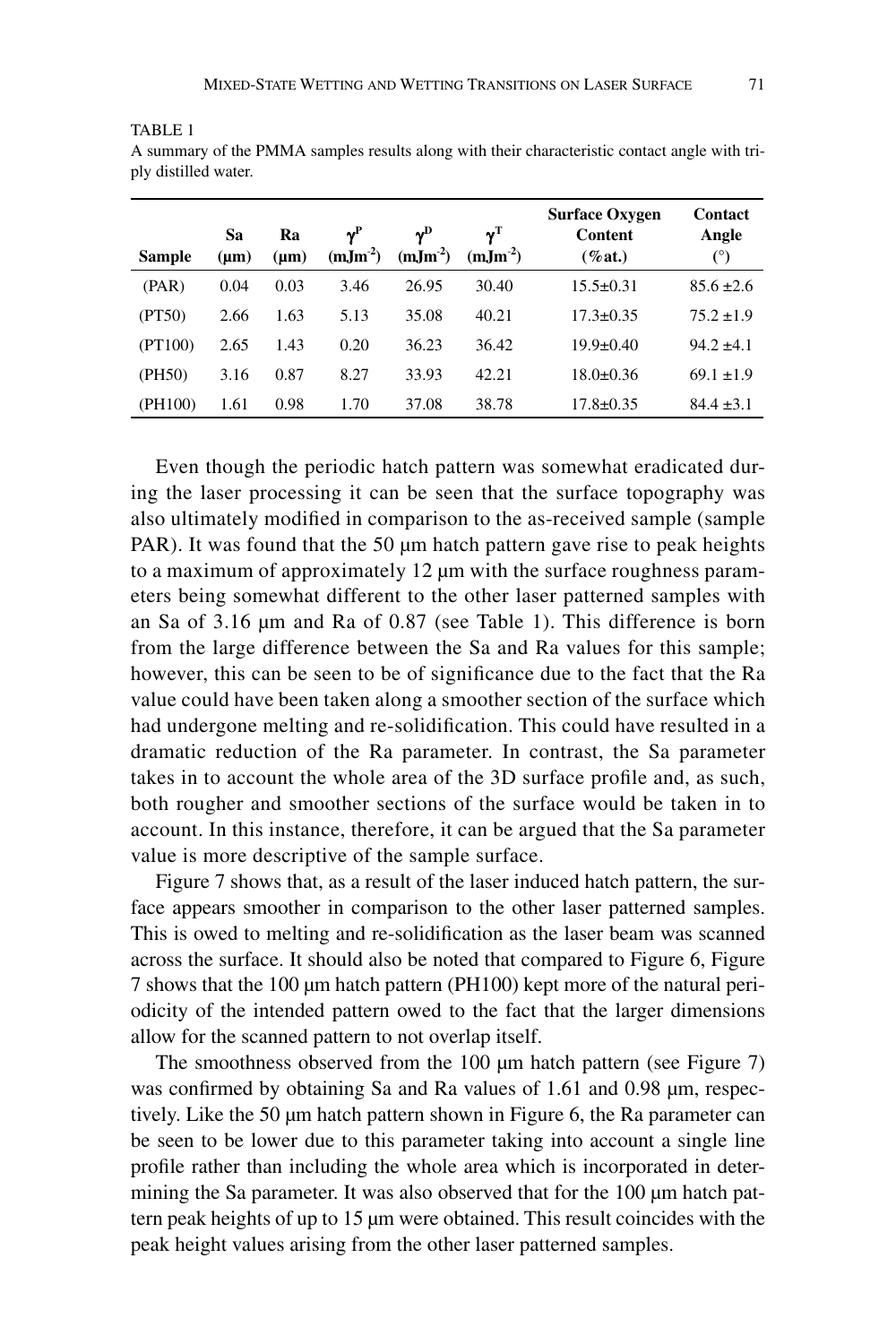



Through Figures 8 and 9 it can be deduced that the laser patterned nylon 6,6 samples had considerably rougher surfaces with the largest peak heights being of the order of 2 µm for the laser patterned samples in contrast to the as-received sample (see Figure 8) which had peaks heights of up to 0.2 µm. On account of the increase in peak heights over the  $CO<sub>2</sub>$  laser-patterned samples the surface roughness (see Table 2) increased considerably with the largest Sa of 0.4 µm being achieved with the 50 µm hatch sample (NH50) and largest Ra of 0.2 µm for the 100 µm trench sample (NT100). It is given in Table 2 that the patterned samples with scan dimensions of 50 µm (samples NT50 and NH50) have larger Sa roughness values when compared to the samples patterned with 100 µm scan dimensions (samples NT100 and NH100). This can be attributed to the fact that the 50 µm scan dimensions irradiated more of the sample giving rise to an increase of mass being melted and re-solidified. Also, it can be seen from the Table 2 that the roughness for the hatch patterns had decreased in comparison to the trench patterns. This can be explained by the laser re-melting sections of the nylon 6,6 surface owed to the scanning process of the system. By re-melting these sections the material could then have re-solified into a smoother surface topography.

#### **3.2 Laser Surface Modified Wettability**

Table 1 gives a summary of the topography, surface oxygen content and wettability data obtained for each of the PMMA samples studied. In terms of wettability it can be seen that the as-received PMMA (sample PAR) was predominantly hydrophilic on account of the characteristic contact angle being less than 90°. In comparison to the as-received sample (PAR) there was a significant reduction in contact angle for both the 50 µm trench and hatch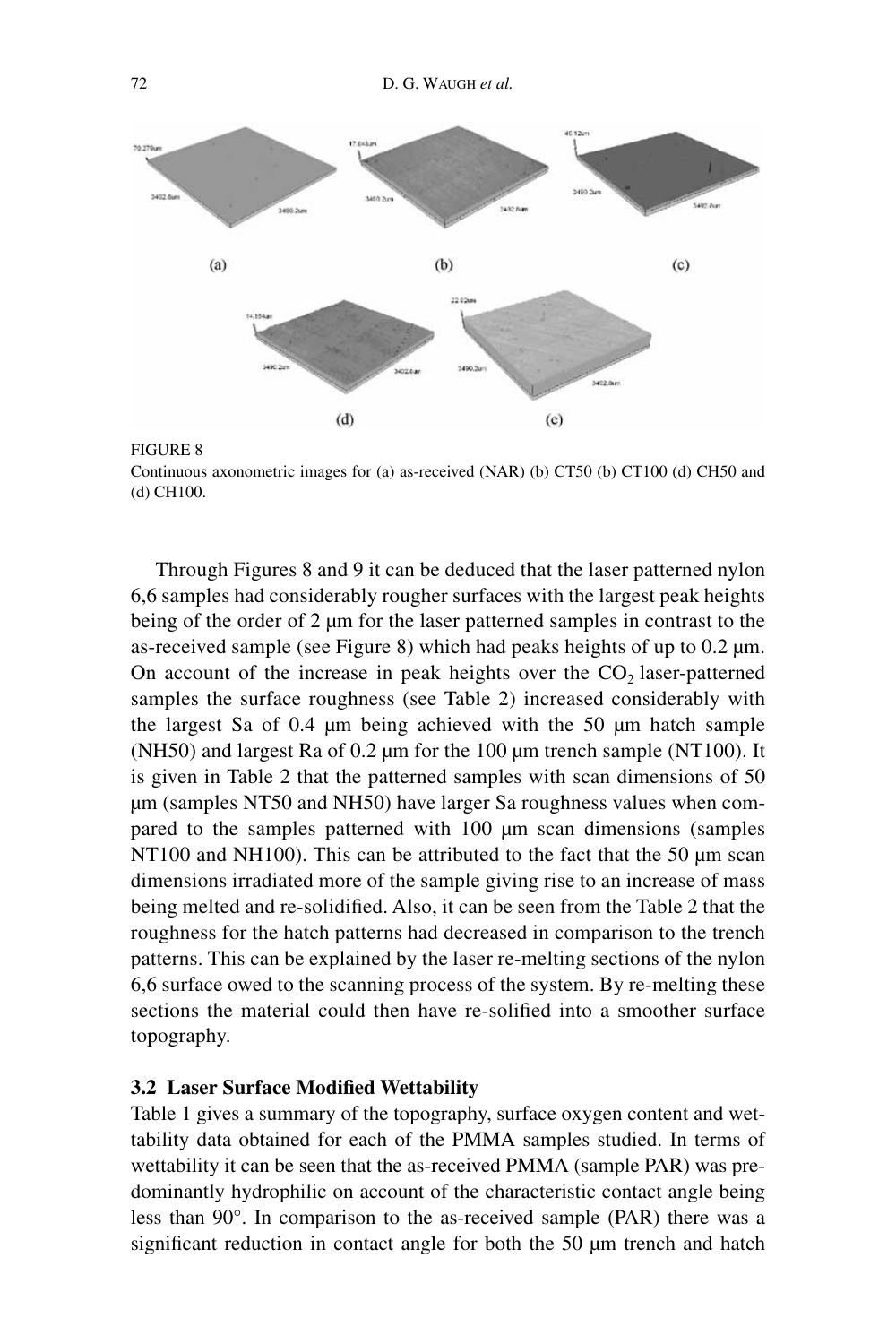

#### FIGURE 9

Graphs showing the correlation between  $\theta$  and (a)  $\gamma^P$  and (b)  $\gamma^T$  for all samples with a SigmaPlot Quadratic Dynamic Curve Fit.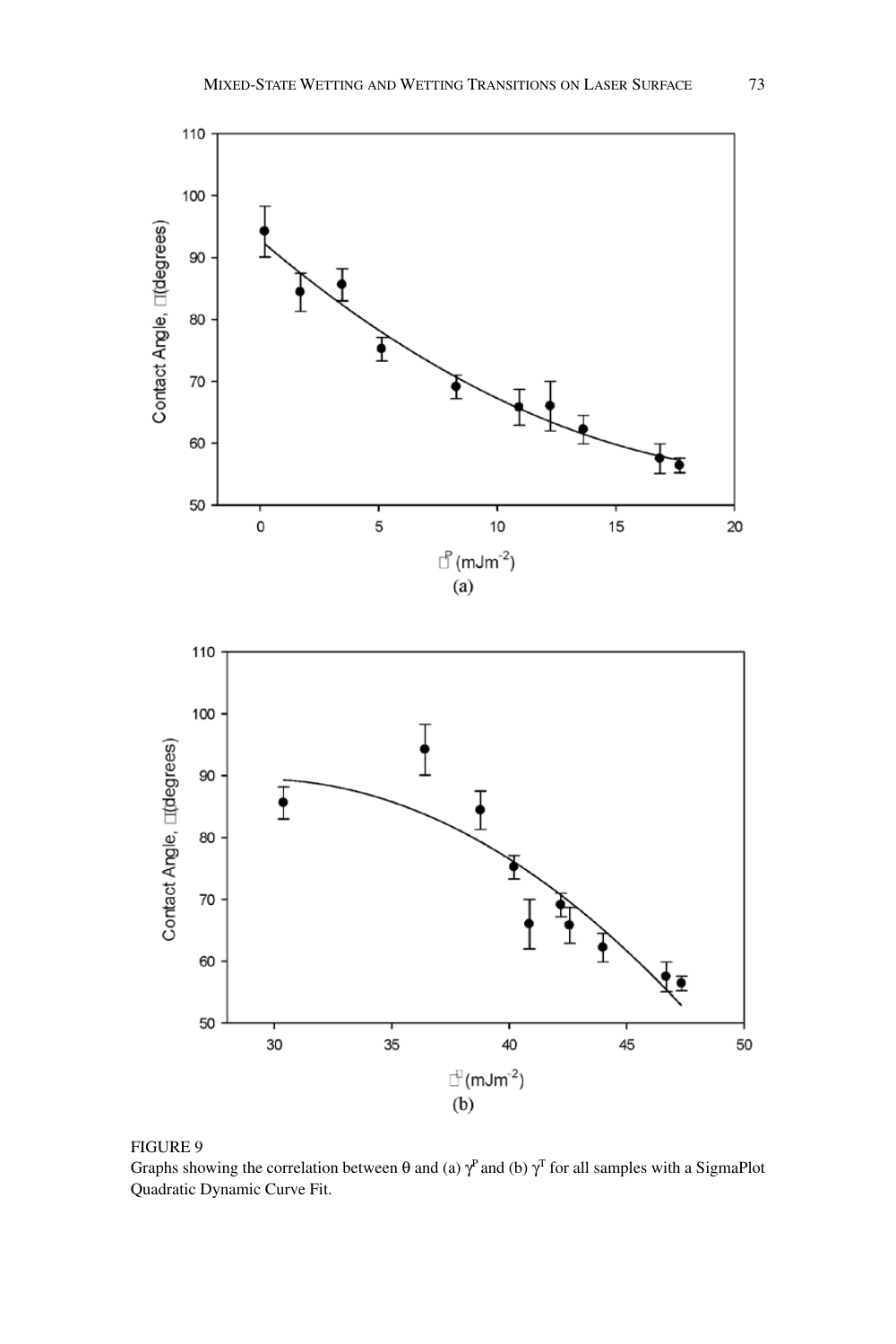TABLE<sub>2</sub>

| Results summary for all nylon 6,6 samples showing roughness parameters, surface oxygen con- |  |  |
|---------------------------------------------------------------------------------------------|--|--|
| tent and wettability characteristics.                                                       |  |  |
|                                                                                             |  |  |
|                                                                                             |  |  |

| <b>Sample</b><br>ID | Sa<br>(µm) | Ra<br>$(\mu m)$ | $\boldsymbol{\gamma}^\text{P}$<br>$(m, Jm^{-2})$ | $\mathbf{v}^{\mathrm{D}}$<br>$(m, Jm^{-2})$ | $\mathbf{v}^{\mathrm{T}}$<br>$(mIm-2)$ | <b>Surface Oxygen</b><br>Content<br>$(\%at.)$ | <b>Contact</b><br>Angle<br>(°) |
|---------------------|------------|-----------------|--------------------------------------------------|---------------------------------------------|----------------------------------------|-----------------------------------------------|--------------------------------|
| <b>NAR</b>          | 0.126      | 0.029           | 17.69                                            | 29.66                                       | 47.34                                  | $13.26 \pm 0.27$                              | $56.4 \pm 1.2$                 |
| CT50                | 0.636      | 0.148           | 12.24                                            | 28.63                                       | 40.87                                  | $14.33 \pm 0.29$                              | $66.0 \pm 4.0$                 |
| CT100               | 0.297      | 0.185           | 16.86                                            | 29.83                                       | 46.69                                  | $14.05 \pm 0.28$                              | $57.5 \pm 2.4$                 |
| CH50                | 0.423      | 0.103           | 10.93                                            | 31.64                                       | 42.58                                  | $14.99 \pm 0.30$                              | $65.8 \pm 2.9$                 |
| CH100               | 0.326      | 0.155           | 13.63                                            | 30.37                                       | 44.00                                  | $14.84 \pm 0.30$                              | $62.2 \pm 2.3$                 |

pattern (samples PT50 and PH50, respectively) allowing these samples to become more hydrophilic. In contrast, the 100 µm trench pattern (sample PT100) gave rise to a contact angle that was greater than that of the asreceived sample (PAR) and can also be seen as hydrophobic since the contact angle was greater than 90°. It was also seen that the contact angle was equivalent to the as-received sample (PAR) for the 100 µm hatch patterned sample (PH100).

With regards to the 50 µm dimension patterned samples (PT50 and PH50) the reduction in contact angle could be seen to be a result of the increase in surface roughness, apparent polar component,  $\gamma^P$ , and increase in total apparent surface free energy,  $\gamma^T$ . This is concurrent with existing theory which states that for a hydrophilic material the contact angle should decrease upon an increase in surface roughness and apparent  $\gamma^P$  [25,38,39] Conversely, for the 100 µm trench and hatch patterned samples (PT100 and PH100) the contact angle was seen to increase even though the surface roughness and  $\gamma^T$  had increased considerably. This does not necessarily fit with previous works [25] as an increase in surface roughness and  $\gamma$ <sup>T</sup> should bring about a reduction in θ. On account of this, it is possible that a mixed-state wetting regime [14,18] gave rise to these differences in results.

Table 1 also gives the XPS analysis data for surface oxygen content in order to detail any changes made during the laser processing. Through XPS analysis it was identified that the carbon content of each of the laser patterned PMMA samples decreased slightly, by up to 6 %at. compared to the as-received sample, PAR; whereas the oxygen content had increased slightly, by up to 5.5 %at. compared to the as-received sample, PAR. Owing to the data given in Table 1 it is possible to determine that a change in oxygen content alone, in this instance, does not necessarily give an explanation as to the variation in contact angles observed for the laser surface engineered PMMA samples. One possible explanation to the observation of significant variation in contact angle values is that of the dominant wetting regime present. For those PMMA samples with contact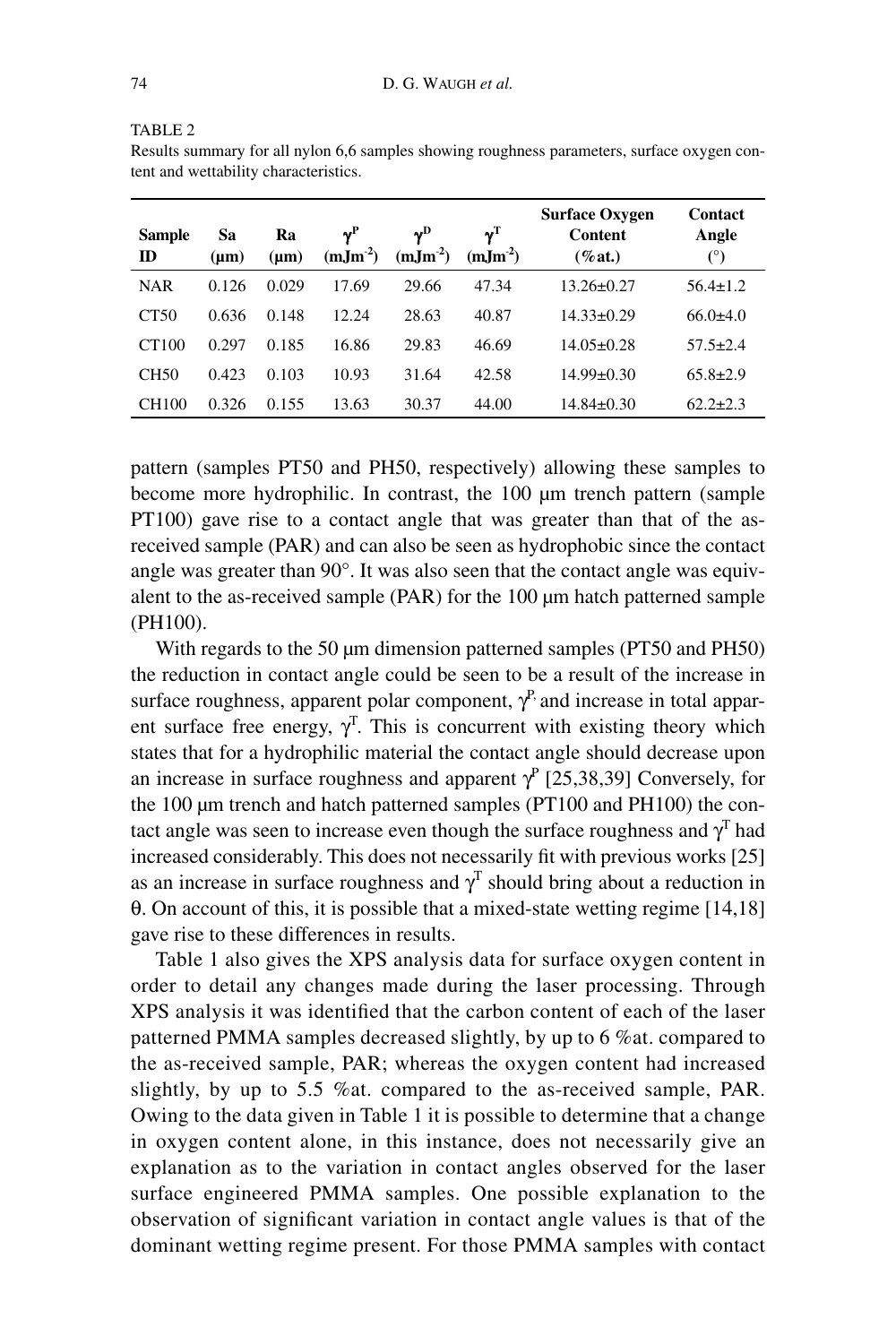angles less than that obtained for the as-received sample (PAR), it is highly likely that the Wenzel wetting regime is dominant in which the whole surface wets. For the laser patterned samples which had contact angles greater than that obtained for the as-received sample it is possible that either the Cassie-Baxter impregnation regime [40,41] was dominant or an intermediate mixed state was present. The Cassie-Baxter regime describes a droplet of water on a surface which gives rise to air gaps forming along the liquid-surface boundary. Whereas the Cassie-Baxter impregnation regime and intermediate mixed state, refers to a droplet of liquid on a surface in which both Wenzel and Cassie-Baxter regimes are present. It has been hypothesized previously that the mixed wetting state may be present when studying the wettability of laser patterned nylon 6,6 [42]; however, it is not conclusive in this instance and would require further investigation to determine if this was the case or not. As a result it is highly likely that the change in contact angle is dominated by the laser induced pattern to give rise to different wetting regimes. However, ultimately roughness and surface oxygen content cannot be dismissed as through further work it may be possible to ascertain whether these parameters, along with surface roughness and pattern, are contributing factors to the determination of the resulting contact angle. Further discussion of this is presented in Section 4.0.

Table 2 gives a summary of the results obtained for each of the laser surface engineered nylon 6,6 samples including surface roughness, wettability characteristics parameters, surface oxygen content and contact angle. As it has been stated previously, current theory states that for a hydrophilic material such as nylon 6,6 an increase in roughness and surface oxygen content should bring about a reduction in  $\theta$  [25]. But, Table 2 shows that this was not the case for the  $CO<sub>2</sub>$  laser-induced patterned samples as  $\theta$  had increased by up to 10° even though a maximum increase in Sa was determined to be around 0.5 µm when compared to the as-received sample (NAR). As hypothesized previously [43], this phenomenon can be explained by the existence of an intermediate wetting regime, such as Cassie-Baxter impregnation regime or a mixed-wetting state and will be further discussed later in Section 4.0. This mixed-state wetting regime can also account for the observed reduction in apparent  $\gamma^P$  and apparent  $\gamma^T$  with  $\gamma^P$  reducing by up to 8 mJm<sup>-2</sup> and  $\gamma$ <sup>T</sup> reducing by up to 7 mJm<sup>-2</sup>, when compared to the asreceived sample (NAR) which had  $\gamma^P$  and  $\gamma^T$  values of 17.69 and 47.34 mJm-2, respectively.

Comparing both the PMMA and nylon 6,6 samples together, it has been observed that current theory has not been corroborated with, in terms of the laser-induced patterning of nylon 6,6, insofar as the increase in Sa and Ra have not given rise to a reduction in  $\theta$ . However, it has been seen that  $\gamma^T$  may have had a significant impact on the wetting nature of the PMMA and nylon 6,6, even if a wetting transition has taken place. Figure 9 shows the relation-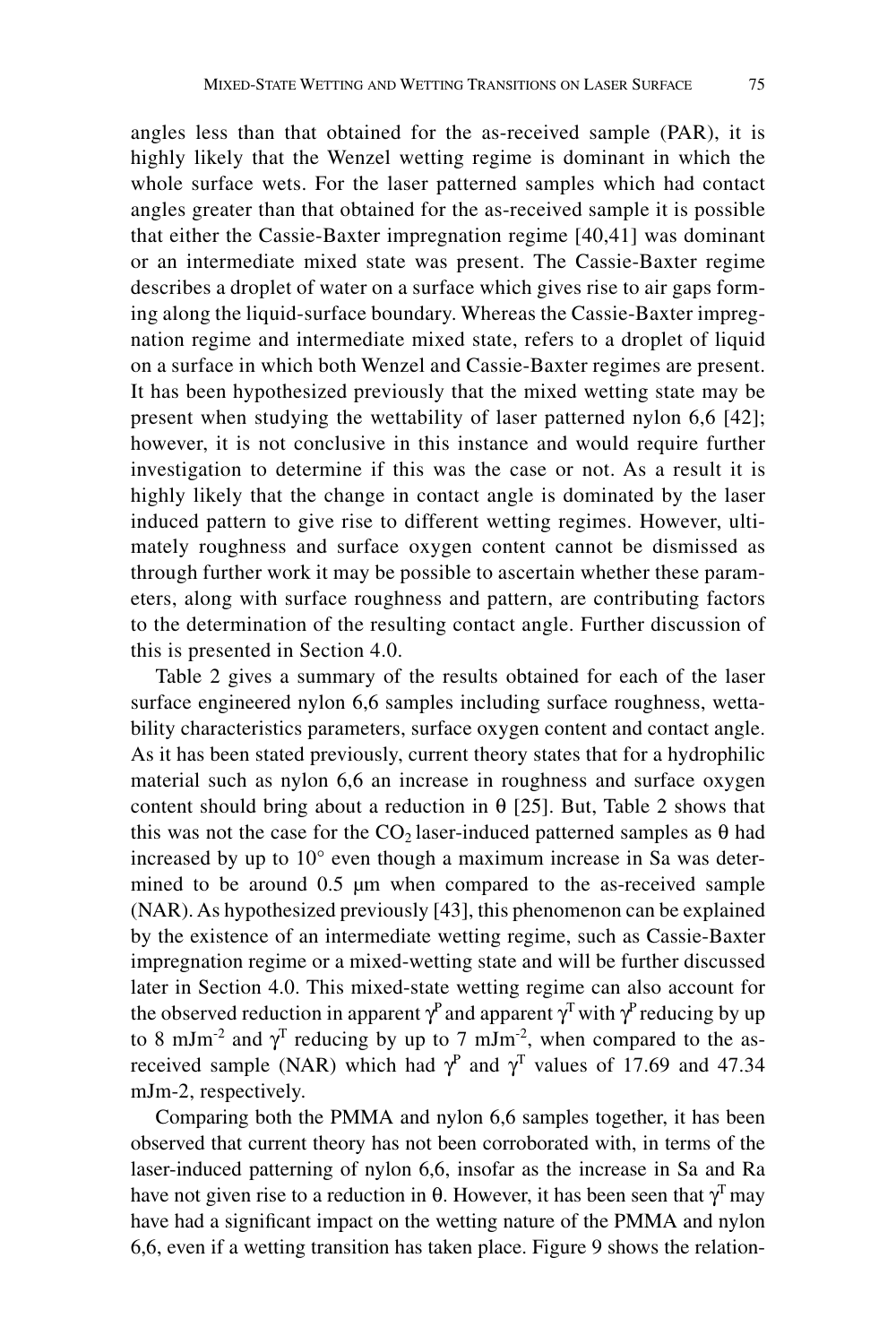ship between  $\theta$  and  $\gamma^P$  and  $\gamma^T$ . From these graphs it is possible to identify that by collating all results, for all samples studies, the laser-induced patterning of PMMA and nylon 6,6 gave rise to  $\theta$  with a strong inverse function in correlation with  $\gamma^P$  and  $\gamma^T$ . On account of this, it is reasonable to say that for the laser surface engineered PMMA and laser engineered nylon 6,6 samples  $\gamma^P$  and  $\gamma^T$ were dominant parameters for determining the wettability characteristics of the polymeric materials.

Surface roughness and surface topography is another surface parameter which could have had a significant impact upon the way in which a material wets [3]. From Figure 10 it can be seen that the surface roughness in terms of Ra and Sa that there was some slight correlation between  $\theta$  and the surface roughness, Sa (Figure  $10(a)$ ) and Ra (Figure  $10(b)$ ). This is owed to the fact that the tendency for all polymeric samples was to give rise to an increase in θ on account of the increase in laser surface engineered polymeric samples. This is significant as it could highlight that the laser surface engineering of the polymeric material, effectively inducing grooves in this case, impacted upon the droplet manipulation during the time of contact angle measurements, giving rise to specific wetting transitions as will be further discussed in Section 4.0. Having said that, it should be noted that the correlation of  $\theta$  to Sa and Ra is not as strong when compared with  $\gamma^T$  and its polar component. This is owed to the fact that  $\theta$  was erratic for certain samples, not showing a strong correlative trend, and could further indicate that the laser-induced grooved pattern had a major impact upon the liquid slippage across the sample. Further discussion of this is provided in Section 4.0. One other aspect to consider with surface roughness of laser surface engineered polymeric materials is that of the difference in melting temperature and stability of materials under melting. That is, with nylon 6,6 having a melting temperature higher than PMMA by 100°C it is more stable and as a result will be molten over a lesser period of time compared to the PMMA. On account of this, as the PMMA would have been molten for longer, there would likely have been more movement in the melt giving rise to a higher surface roughness.

As can be seen from Table 1, Table 2 and Figure 11, for all laser surface engineered samples, the surface oxygen content had increased which can be attributed to oxidation of the surface during the laser processing. By collating all of the resulting  $\theta$  and considering the surface oxygen content for each sample (see Figure 11) it was possible to ascertain that there appeared to be a strong correlation between the resulting  $\theta$  and the laser-induced increase in surface oxygen content for both of the polymeric materials. This correlates with the work of others who indicate that surface chemistry does play an important role in the determination of wetting transitions and wetting regimes for polymeric materials [5,44,45]. With this in mind, it is likely that both the laser-induced modifications of surface topography and surface chemistry of the two polymeric materials impacted upon the wetting transitions and the ultimate wetting regimes taking place on the surfaces of the samples.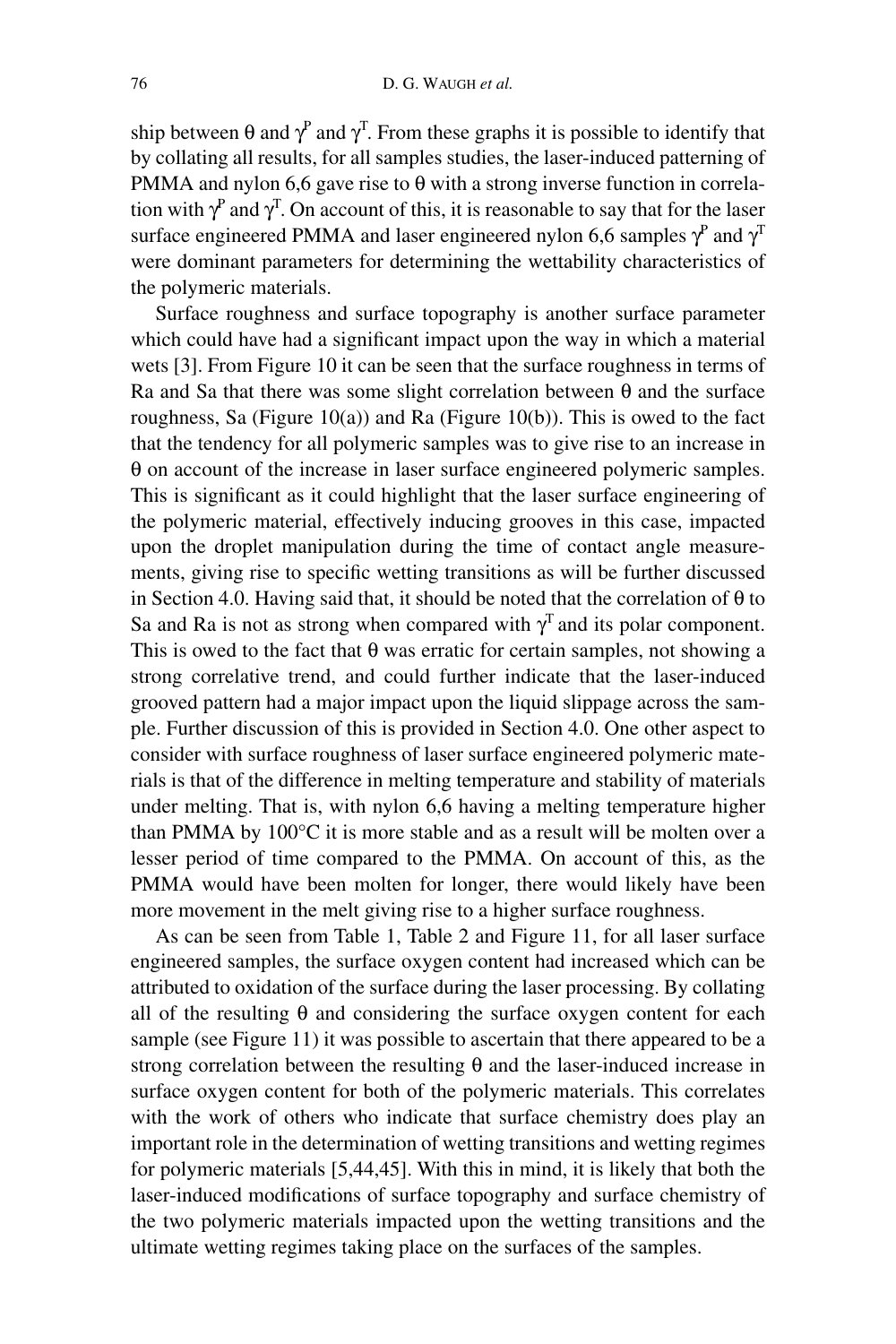

Figure 10

Graphs showing the correlation between  $\theta$ , (a) Ra and (b) Sa for all samples with a SigmaPlot Quadratic Dynamic Curve Fit.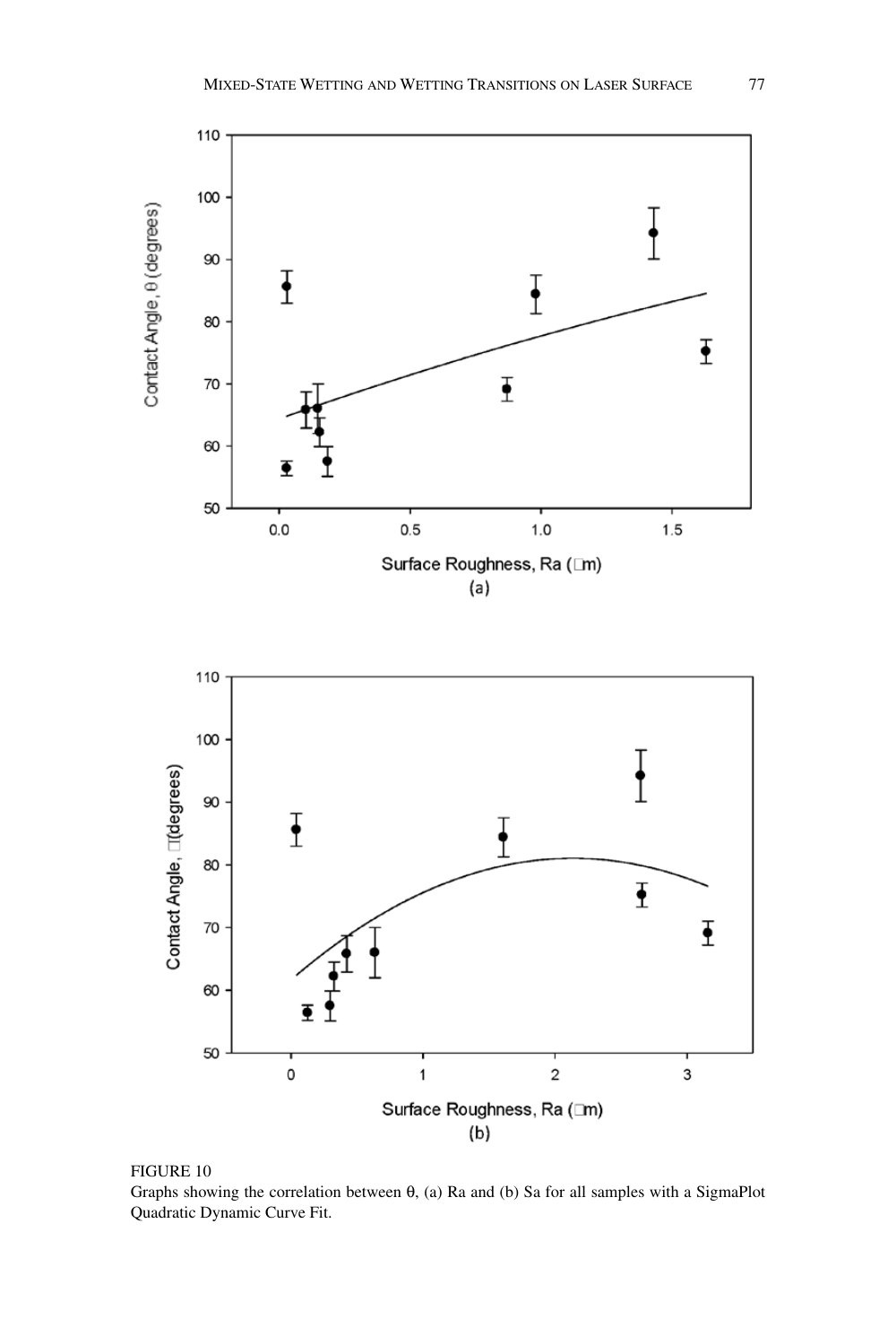

#### Figure 11

Graph showing the correlation between θ and the surface oxygen content for all samples with a SigmaPlot Quadratic Dynamic Curve Fit.

### **4 Wetting Transitions on Laser Surface Engineered Polymers**

Even though there is still a considerable amount which is unknown about liquid-surface interfaces and the theories/hypotheses surrounding it, there has been significant developments over the last 15 years on the wetting behaviour of rough surfaces [18,40,41]. This has taken in to account aspects such as time to contact [12], energy paths [17], wetting transitions [46], external factors such as pressure and vibrations [18] and a deeper understanding and definition of various wetting states [40,41]. Another area of increased interest is that of the production of surfaces with stable wetting transitions and stable wetting regimes, especially in the field of omniphobic material applications [18].

A significant piece of work conducted by Lee et al. [12] described that liquid droplet impact and contact line velocity for the droplet incident on a rough surface is critical for influencing the wetting transitions taking place. This is highly noteworthy as they showed that these aspects can lead to the development of two different wetting transitions, having a notable effect on the liquidsurface interface. What is more, they discuss that the development of pressure and wetting area seem to significantly impact upon the resulting wetting transition and ultimately, the resulting wetting regime. With this in mind, it is imperative that all researchers keep this in mind when studying rough surfaces and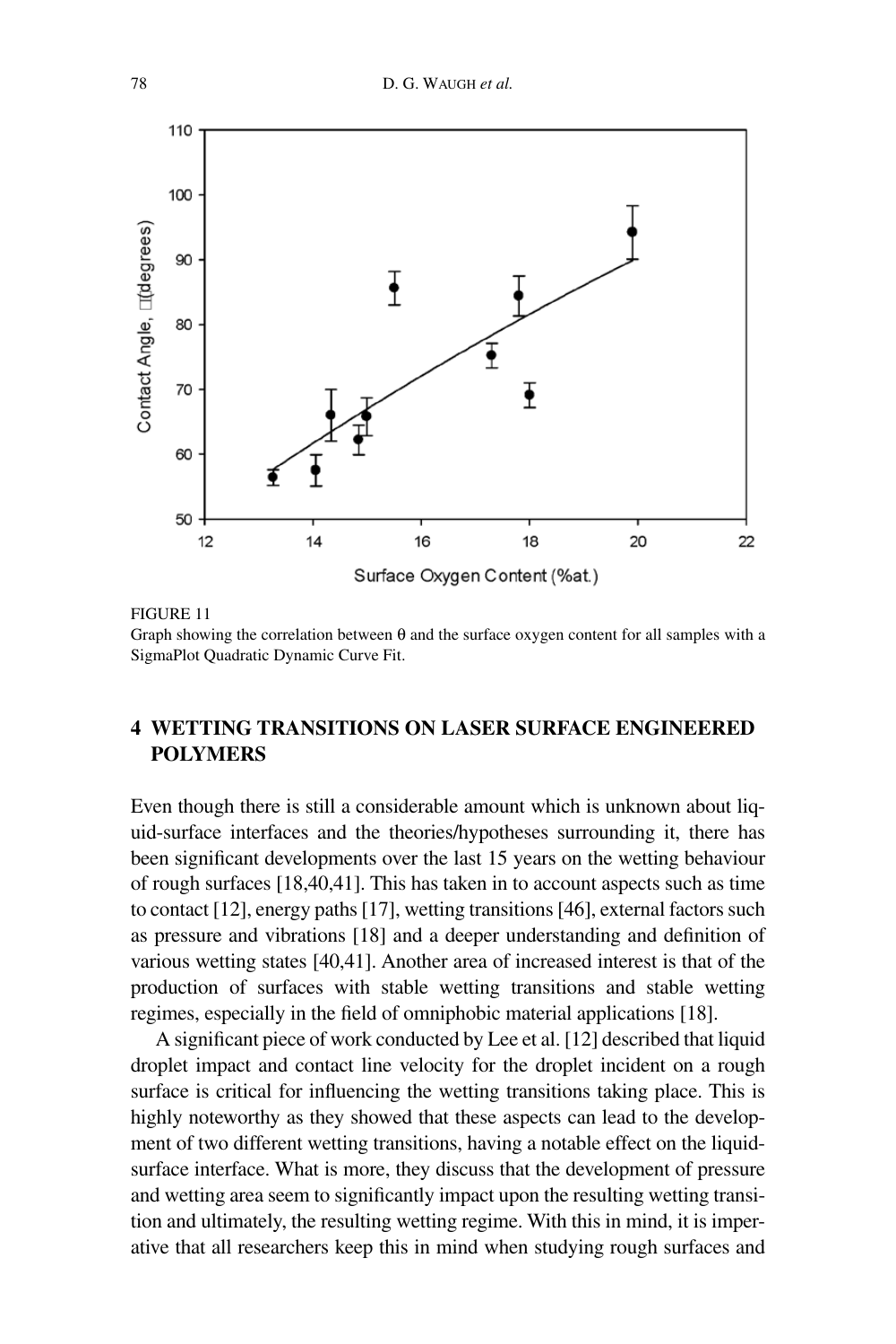how they wet. This is owed to the fact that the impact and contact line velocity of a liquid droplet on a rough surface will influence the resulting wetting regime and the ability for wetting transitions to take place. As a result, this should be considered and discussed in all work relating to the wetting of rough surfaces, the wetting regimes taking place on those rough surfaces and the consideration of any wetting transitions which take place over that rough surface. In addition to this, Pashos et al. [17] described how grooved surfaces can give rise to localised drooping of the liquid droplet between the grooves, at a liquid-solid interface. They hypothesized that this could lead to localized wetting transitions across the grooved surface corresponding to discrete areas across grooves. With the laser surface engineered samples discussed in this work, in particular the laser surface patterned samples, this could be significant as the laser scanned lines gave rise to fluctuations of grooves across the polymeric surfaces. That being said, this could result in various wetting transitions across the surface giving rise to unexpected contact angle data. It may even be possible that the contact angle data identified for these surfaces results from a combination of the various wetting transitions over the laser surface engineered surface. This would likely have a large effect on the slipping nature of the droplet across the surface as it is well known, from the navier-slip model [12], that rough surfaces reduce slippage of liquids across a solid surface. This will ultimately effect the minimum energy paths of wetting transitions which can lead to intermediate or mixed-state wetting regimes [17,46]. Furthermore, as discussed by Bormashenko [18], hierarchical surfaces have a tendency to be less susceptible to wetting transitions and can be accounted for by the reduction in slippage. This may be the case with the laser surface engineered samples as there did appear to be a hierarchical surface roughness resulting from the laser surface processing.

How droplets of liquid on a solid surface react to external pressure has also been considered within the last seven years by Bormashenko [18,41]. This work showed how external pressure can significantly affect the wetting transitions on rough surfaces to the point where a critical pressure can be determined [18]. In addition to this, Bormashenko [18] states that the critical pressure value can be increased through the reduction of surface feature scales. Some initial studies regarding the impact of pressure on laser surface engineered polymeric materials has already been conducted [47]; however, considerably more work is required in this area to ascertain the impact of external forces on the wetting transition and wetting regimes of liquids on laser surface engineered polymeric materials. In addition to pressure, the impact of ambient temperature on the resulting contact angle has also been studied by Diaz et al. [48] showing that the temperature has some impact on the contact angle equilibrium. With this in mind, the ambient temperature when studying laser surface engineered materials and the subsequent effects on contact angle should be accounted for. Having said that, it has been noted that the temperature tends to play a small role in the definition of the contact angle equilibrium [48].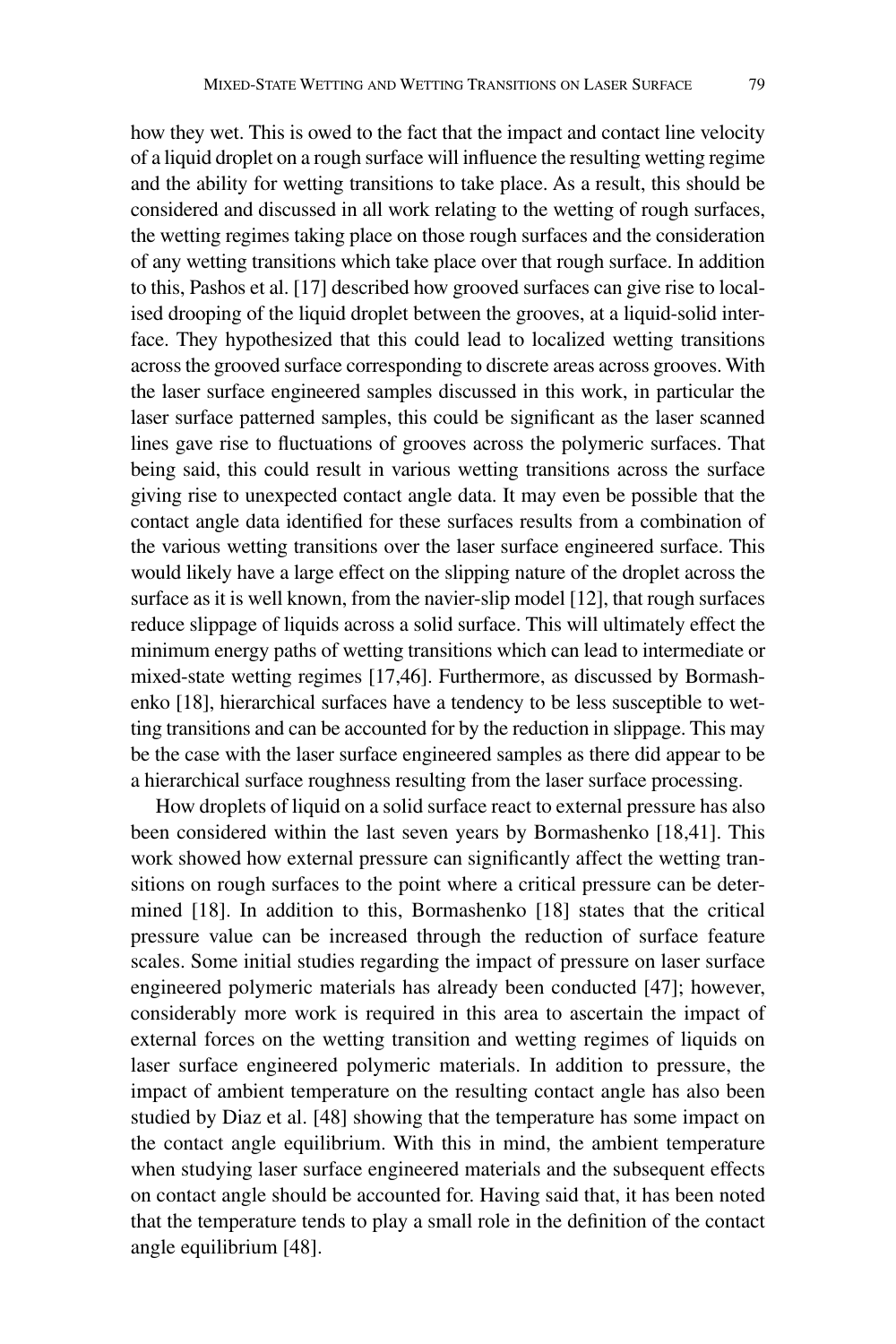It has previously been hypothesized that the variation in contact angles on laser surface patterned polymeric materials arises from a transition from a Wenzel state to that of a mixed wetting regime state [19,20,43]. It should be noted that further work is required to establish whether this is the case or not. With this in mind, the Cassie impregnating wetting state [40,41] should also be considered as a potential wetting transition arising on laser surface engineered polymeric materials. In order to do this, the energy barrier, critical pressure and dimension of wetting transitions need to be accounted for with regards to the laser surface engineered polymeric materials.

#### **5 Summary**

Through this study it has been demonstrated that following  $CO<sub>2</sub>$  laser surface engineering of PMMA and nylon 6,6 the surface characteristics can be modified in order to have influence over the contact angle. This has significant implications on the wetting and adhesion nature of the materials. What is more, it has been shown that it is highly likely that the laser-induced modification of topography and surface chemistry has a likely impact upon the resulting wetting transitions and wetting regimes pertaining to the modified surfaces. It was found that the surface roughness can be increased by up to an Sa of 3 µm and an Ra of 1.6 µm for PMMA and nylon 6,6 samples in comparison to the as-received samples which yielded an Sa of 0.04 µm for sample PAR and 0.126 µm for sample NAR. It was also observed that, as a result of the thermolytical interaction between the laser beam and the material, considerable melting and re-solidification took place. In some instances, this melting and re-solidification gave rise to the eradication of the natural periodicity of the laser induced pattern. This was especially seen for the 50 µm hatch samples as the beam scan of the pattern overlapped owed to the laser spot size incident on to the material being approximately 95 µm.

In terms of laser-modified wettability and contact angle of the PMMA and nylon 6,6, it was found that there was a strong inverse correlation between  $\theta$ and  $\gamma^P$  and  $\gamma^T$ . Since,  $\theta$  was found to be a strong correlative decreasing function of both  $\gamma^P$  and  $\gamma^T$  this identified that the apparent surface free energy played a major role in the determination of the wettability of nylon 6,6. With this in mind, it is reasonable to say that this result allows one to realize that the wettability of laser-modified nylon 6,6 could be predicted by knowing the apparent surface free energy and its components of the laser-induced roughened polymeric surface.

Furthermore, it was identified that there was some correlative trend between  $\theta$  and the surface roughness and  $\theta$  and the surface oxygen content. This is significant as, whilst current theory has not been adhered too such that an increase in surface roughness did not bring about a reduction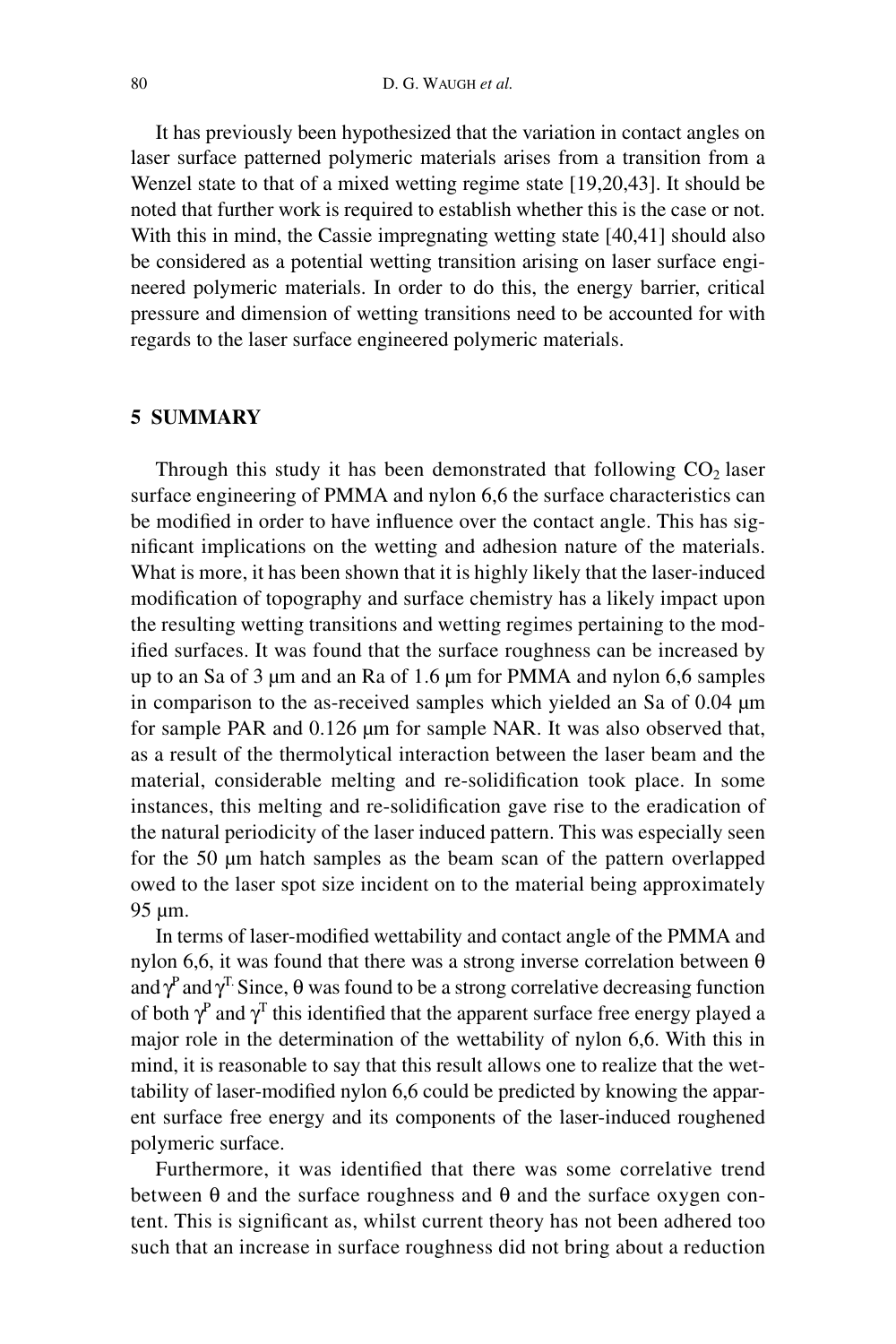in θ, the correlative trends do show that the laser-modified surface parameters gave rise to a somewhat predictable θ. Based on the data observed within this work and from current understanding in the literature it seems highly likely that the laser-modified polymeric surfaces are giving rise to significant changes in wetting transitions, which is impacting upon the ultimate wetting regime taking place on the laser-modified polymeric surfaces. That being said, based on the available literature and current understanding of the wetting of rough surfaces, it is highly likely that for both PMMA and nylon 6,6 the Wenzel regime on the as-received samples is transitioning to either a Cassie-Baxter impregnation regime or an intermediate mixed-state wetting regime. This is on account of the laser surface engineering taking place giving rise to a surface which reduces droplet slippage on account of grooves being present on the laser surface engineered polymeric materials. It should be noted here, though, that further work is required to model such surfaces in order to ascertain the corresponding energy barriers for the laser surface engineered polymeric materials to gain a further, deeper understanding of the wetting transitions and wetting regimes taking place.

With an increase in industrial and academic interest in surface engineering and adhesion theory, the work conducted here has shown that laser technology can be effectively applied to elicit variations in a number of surface characteristics which results in a modulation of the wettability and adhesion characteristics. With this in mind, laser surface engineering can be seen to be a highly attractive means of simultaneously and discretely modifying the surface properties of materials and can be used to enhance these surface properties to optimize a material for specific applications such as bioengineering, electronics and coating technologies.

#### **References**

- [1] Kim T., Min C., Jung M., Lee J., Park C. and Kang S. Design methodology for nanoengineered surfaces to control adhesion: Application to the anti-adhesion of particles. *Applied Surface Science* **389** (2016), 889-893.
- [2] Chang C. and Duh J. Duplex coating technique to improve the adhesion and tribological properties of CrAlSiN nanocomposite coating. *Surface and Coatings Technology* **326**  (2016), 375-381.
- [3] Mittal K.L. and Bahners T. *Laser Surface Modification and Adhesion.* Beverly, MA, USA: Wiley-Scrivener. 2015.
- [4] Bayle M., Waugh D.G., Colston B.J. and Lawrence J. On the study of oil paint adhesion on optically transparent glass: Conservation of reverse paintings on glass. *Applied Surface Science* **357** (2015), 293-301.
- [5] Pfleging W., Bruns M., Welle A. and Wilson S. Laser-assisted modification of polystyrene surfaces for cell culture applications. *Applied Surface Science* **253** (2007), 9177- 9184.
- [6] Mao C., Zhao W., Zhu C., Zhu A., Shen J. and Lin S. In vitro studies of platelet adhesion on UV radiation-treated nylon surface. *Carbohydrate Polymers* **59** (2005), 19-25.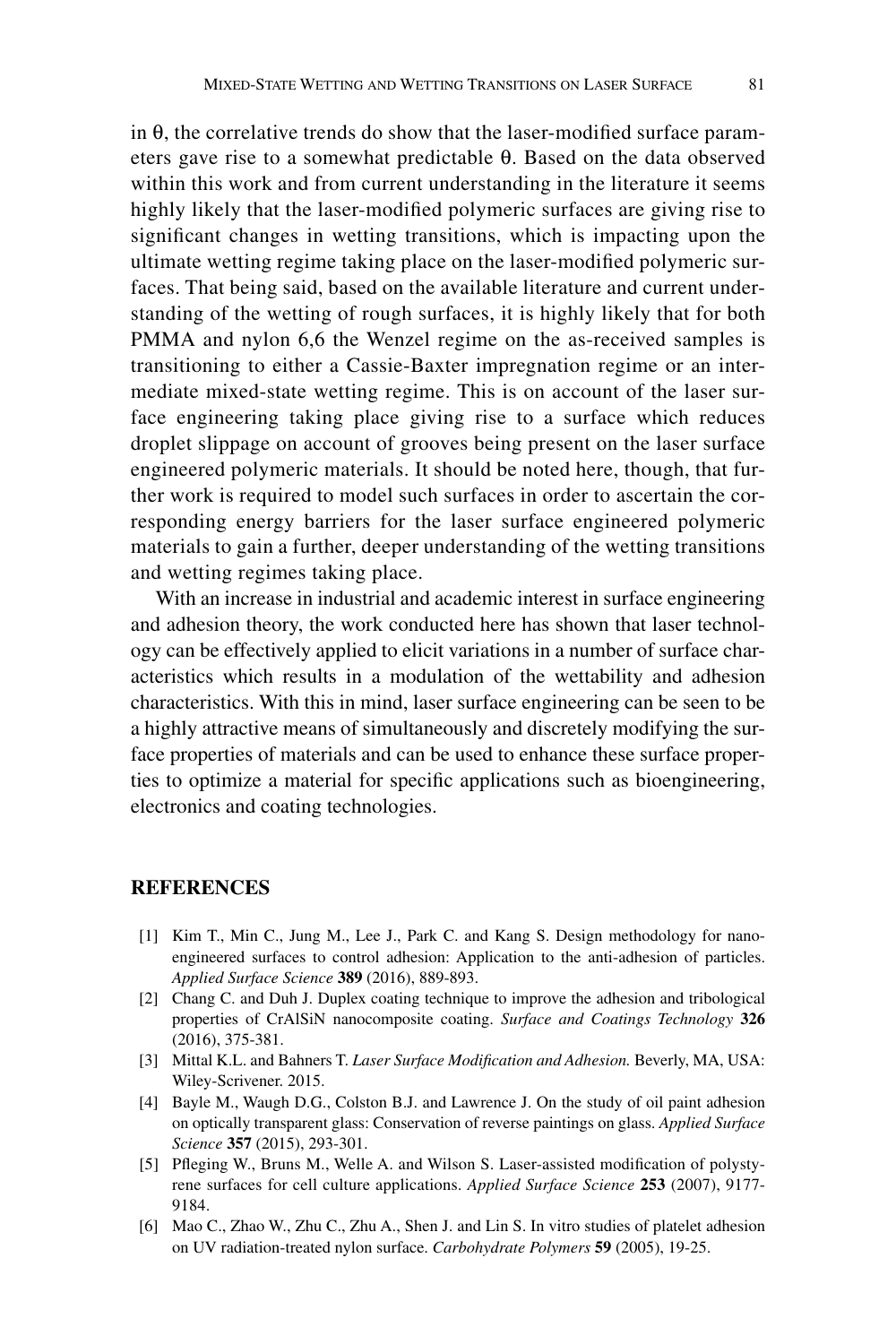- [7] Riveiro A., Soto R., del Val J., Comesaña R., Boutinguiza M., Quintero F., Lusquinos F. and Pou J. Laser surface modification of ultra-high-molecular-weight polyethylene (UHMWPE) for biomedical applications. *Applied Surface Science* **302** (2014), 236-242.
- [8] Waugh D.G. and Lawrence J. Laser Surface Processing of Polymers for Biomedical Applications. in: Majumdar J.D. and Manna I. (Eds.) *Laser-Assisted Fabrication of Materials.*  Berlin, Germany: Springer Berlin Heidelberg. 2012. pp. 275-318.
- [9] Gillett A., Waugh D.G., Lawrence J., Swainson M. and Dixon R. Laser surface modification for the prevention of biofouling by infection causing *Escherichia Coli. Journal of Laser Applications* **28** (2016) 022503.
- [10] Telford A.M., Thickett S.C. and Neto C. Functional patterned coatings by thin polymer film dewetting. *Journal of Colloid and Interface Science* **507** (2017) 453-469.
- [11] Janjua Z.A., Turnbull B., Choy K., Pandis C., Liu J., Hou X. and Choi K.S. Performance and durability tests of smart icephobic coatings to reduce ice adhesion. *Applied Surface Science* **407** (2017), 555-564.
- [12] Lee C., Nam Y., Lastakowski H., Hur J., Shin S. and Biance A.L. Two types of Cassie-to-Wenzel wetting transitions on superhydrohobic surfaces during drop impact. *Soft Matter* **11** (2015), 4592-4599.
- [13] Cardoso M.R., Tribuzi V., Balogh D.T., Misoguti L. and Mendonça C.R. Laser microstructuring for fabricating superhydrophobic polymeric surfaces. *Applied Surface Science* **257** (2011), 3281-3284.
- [14] Waugh D.G. and Lawrence J. Wettability Characteristics of Laser Surface Engineered Polymers. in Mittal K.L. and Lei W.S. (Eds.) *Laser Technology: Applications in Adhesion and Related Area*. NJ, USA: Scrivener Publishing LLC, John Wiley & Sons, 2018. p. 99-- 122.
- [15] Pashos G., Kokkoris G. and Boudouvis A.G. A modified phase-field method for the investigation of wetting transitions of droplets on patterned surfaces. *Journal of Computational Physics* **283** (2015), 258-270.
- [16] Pant R., Singha S., Bandyopadhyay A. and Khare K. Investigation of static and dynamic wetting transitions of UV responsive tunable wetting surfaces. *Applied Surface Science* **292** (2014), 777-781.
- [17] Pashos G, Kokkoris G, Boudouvis AG. Minimum Energy Paths of Wetting Transitions on Grooved Surfaces. Langmuir 2015;31:3059-3068.
- [18] Bormashenko E. Progress in understanding wetting transitions on rough surfaces. *Advances in Colloid and Interface Science* **222** (2015), 92-103.
- [19] Waugh D.G. and Lawrence J. Wettability characteristics variation of nylon 6,6 by means of CO2 laser generated surface patterns. *The 27th International Congress on Application of Lasers and Electro-Optics (ICALEO 2008)*, 10-24 October 2008, Temecula, CA., USA.
- [20] Waugh D.G., Lawrence J. and Shukla P. Modulating the wettability characteristics and bioactivity of polymeric materials using laser surface treatment. *Journal of Laser Applications* **28** (2016), 022502.
- [21] Patil A., Patel A. and Purohit R. An overview of polymeric materials for automotive applications. *Materials Today: Proceedings* **4** (2017), 3807-3815.
- [22] Thomas M. and Mittal K.L. *Atmospheric Pressure Plasma Treatment of Polymers: Relevance to Adhesion*. Beverly, MA, USA: Wiley-Scrivener. 2013.
- [23] Kiriy A,, Pötzsch R., Wei Q, and Voit B. High-tech functional polymers designed for applications in organic electronics. *Polymer Degradation and Stability* **145** (2017) 150-156.
- [24] Waugh D.G. and Lawrence J. *Laser Surface Treatment of a Polymeric Biomaterial: Wettability Characteristics and Osteoblast Cell Response Modulation*. Philadelphia, USA: Old City Publishing. 2014.
- [25] Hao L. and Lawrence J. *Laser Surface Treatment of Bio-Implant Materials*. New Jersey, USA: John Wiley & Sons Inc. 2005.
- [26] Lai J., Sunderland B., Xue J., Yan S., Zhao W., Folkard M., Michael B.D. and Wang Y. Study on hydrophilicity of polymer surfaces improved by plasma treatment. *Applied Surface Science* **252** (2006), 3375-3379.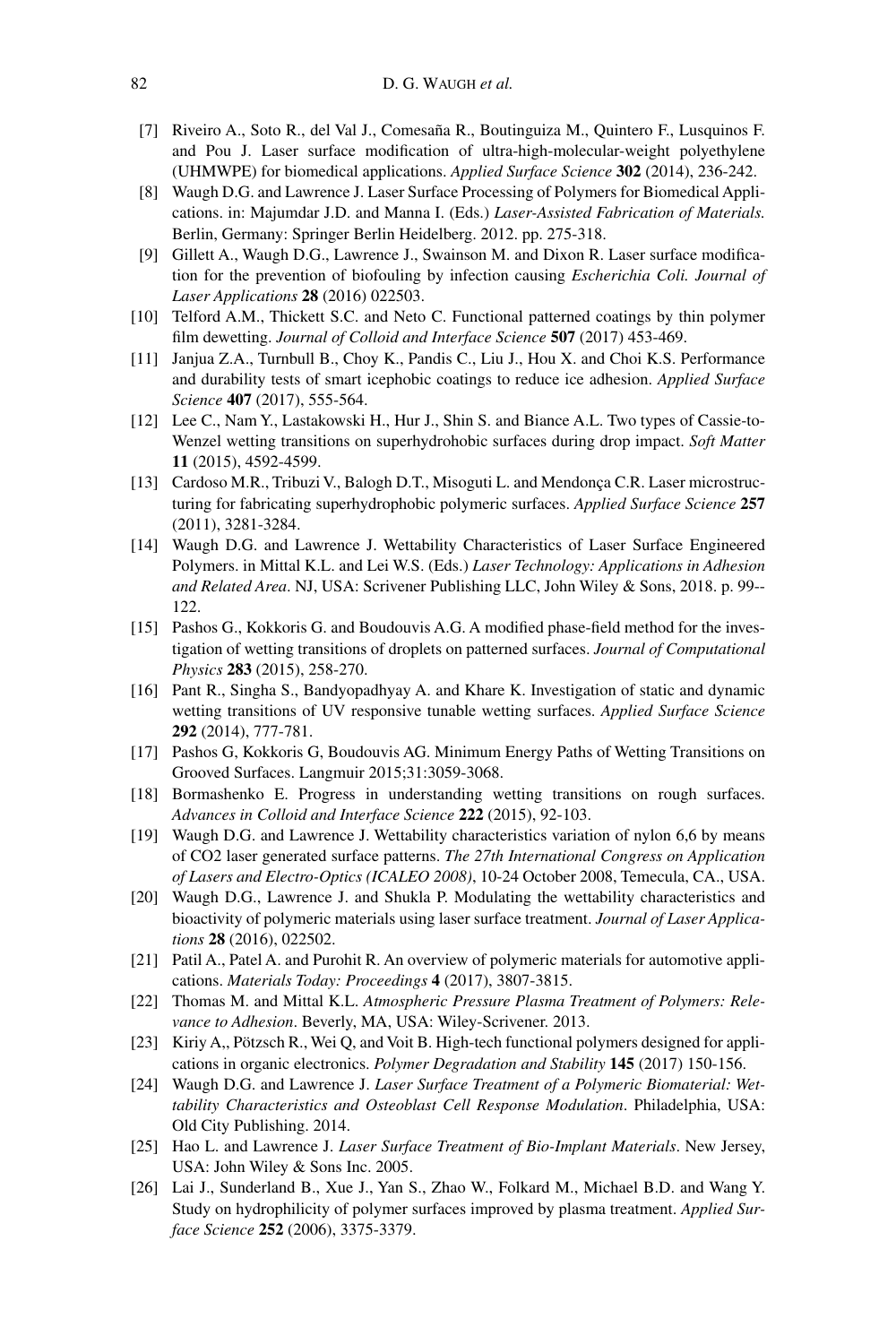- [27] Malinauskas M., Zukauskas A., Hasegawa S., Hayasaki Y., Mizeikis V., Buividas R. and Juodkazis S. Ultrafast laser processing of materials: from science to industry. *Light: Science and Applications* **5** (2016), e16133.
- [28] Hecht J. *The Laser Guidebook: Second Edition*. NJ, USA: McGraw-Hill Inc.1992.
- [29] Waugh D.G. and Lawrence J. *Laser surface engineering: Processes and Applications*. Cambridge, UK: Elsevier Ltd. 2015.
- [30] Bacakova L., Filova E., Parizek M., Ruml T. and Svorcik V. Modulation of cell adhesion, proliferation and differentiation on materials designed for body implants. *Biotechnology Advances* 29 (2011), 739-767.
- [31] See T.L., Liu Z., Li L. and Zhong X.L. A comparison of the characteristics of excimer and femtosecond laser ablation of acrylonitrile butadiene styrene (ABS). *Applied Surface Science* **364** (2016), 467-476.
- [32] Mirzadeh H. and Dadsetan M. Influence of laser surface modifying of polyethylene terephthalate on fibroblast cell adhesion. *Radiation Physics and Chemistry* **67** (2003), 381- 385.
- [33] Wang Z.K., Zheng H.Y. and Lam Y.C. Investigation on femtosecond laser irradiation energy in inducing hydrophobic polymer surfaces. *Applied Surface Science* **257** (2011), 10427-10433.
- [34] Sobac B. and Brutin D. Triple-line behavior and wettability controlled by nanocoated substrates: influence on sessile drop evaporation. *Langmuir* **27** (2011), 14999-15007.
- [35] Ström G., Frederikson M. and Stenius P. Contact Angles, Work of Adhesion, and Interfacial Tensions at a Dissolving Hydrocarbon Surface. *Journal of Colloid and Interface Science* **119** (1987), 352-361.
- [36] Żenkiewicz M. Methods for the calculation of surface free energy of solids. *Journal of Achievements in Materials and Manufacturing* **24** (2007), 137-145.
- [37] Waugh D.G. and Lawrence J. Wettability and osteoblast cell response modulation through UV laser processing of nylon 6,6. *Applied Surface Science* **257** (2011), 8798-8812.
- [38] Waugh D.G., Lawrence J., Brown E.M. Osteoblast cell response to a CO2 laser modified polymeric material. *Optics and Lasers in Engineering* **50** (2012), 236-247.
- [39] Waugh D.G., Hussain I., Lawrence J., Smith G.C., Cosgrove D. and Toccaceli C. In vitro mesenchymal stem cell response to a CO2 laser modified polymeric material. *Materials Science and Engineering C* **67** (2016), 727-736.
- [40] Ishino C., Okumura K. and Quéré D. Wetting transitions on rough surfaces. *EPL (Europhysics Letters)* **68** (2004), 419-425.
- [41] Bormashenko E. Wetting transitions on biomimetic surfaces. Philosophical Transactions of the Royal Society of London A: *Mathematical, Physical and Engineering Sciences* **368** (2010), 4695-4711.
- [42] Waugh D.G. and Lawrence J. CO2 laser surface patterning of nylon 6,6 and subsequent effects on wettability characteristics and apatite response. *Surface Engineering* **27** (2011), 724-728.
- [43] Waugh D.G., Lawrence J., Walton C.D. and Zakaria R.B. On the effects of using CO2 and F2 lasers to modify the wettability of a polymeric biomaterial. *Optics & Laser Technology* **42** (2010), 347-356.
- [44] Zhao Y., Tan K., Zhou Y., Ye Z. and Tan W. A combinatorial variation in surface chemistry and pore size of three-dimensional porous poly(ε-caprolactone) scaffolds modulates the behaviors of mesenchymal stem cells. *Materials Science and Engineering C***59** (2016),193- 202.
- [45] Ponsonnet L., Comte V., Othmane A., Lagneau C., Charbonnier M., Lissac M. and Jaffrezic N. Effect of surface topography and chemistry on adhesion, orientation and growth of fibroblasts on nickel–titanium substrates. *Materials Science and Engineering C* **21** (2002), 157-165.
- [46] Pashos G., Kokkoris G., Papathanasiou A.G. and Boudouvis A.G. Wetting transitions on patterned surfaces with diffuse interaction potentials embedded in a Young-Laplace formulation. *The Journal of Chemical Physics* **144** (2016), 034105.